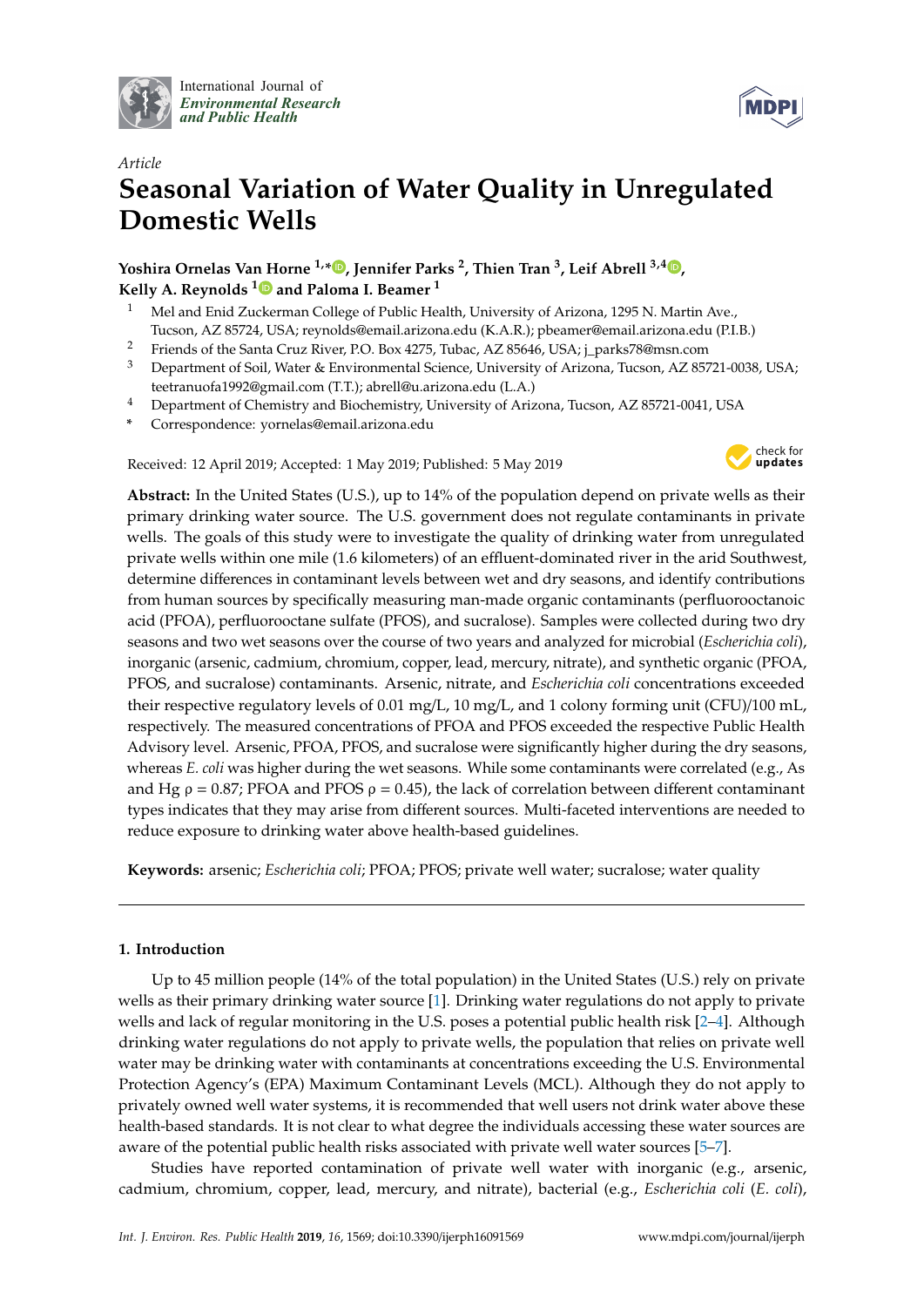and synthetic organic compounds (e.g., perfluorooctanoic acid (PFOA), perfluorooctane sulfate (PFOS), sucralose) [\[2,](#page-10-1)[3,](#page-10-5)[8](#page-10-6)[–20\]](#page-10-7). The presence of these contaminants in private well water can stem from proximity to septic tanks, plumbing, sanitary sewer overflows, natural geology, agricultural and urban storm water runoff, and industrial processes [\[2,](#page-10-1)[17,](#page-10-8)[21](#page-11-0)[–24\]](#page-11-1). While the inorganic and microbial contaminants reported in this study have been reported previously in a nationwide study, it is important to note that they did not investigate PFOS, PFOA, or sucralose [\[9\]](#page-10-9). Research is needed to determine if measuring these contaminants together can help increase the understanding of their primary contaminant sources in order to reduce exposures and potential health risk to private well water users.

A majority of the water flow in effluent-dominated rivers can be attributed to discharge from industrial and/or municipal wastewater treatment plants [\[25](#page-11-2)[–27\]](#page-11-3). In arid or semi-arid regions, stream flows can be comprised of more than 90% effluent [\[26\]](#page-11-4). The impact of wastewater effluent on groundwater quality has been documented, with studies reporting that shallow, unconfined aquifers are vulnerable to surface water contamination [\[28](#page-11-5)[–30\]](#page-11-6). Pumping groundwater in close proximity to surface water, such as by private wells, may increase the exchange between groundwater and surface water [\[31\]](#page-11-7). In Santa Cruz County, Arizona, the cities of Nogales, Rio Rico, and Tubac rely primarily on groundwater for their drinking water supply through public utilities and privately owned wells [\[32\]](#page-11-8). Effluent discharged from the Nogales International Wastewater Treatment Plant (NIWTP) serving both the U.S and Mexico [\[25](#page-11-2)[,33\]](#page-11-9), sanitary sewer overflows [\[24\]](#page-11-1), proximity to farmland [\[12\]](#page-10-10), and industrial businesses [\[21\]](#page-11-0) may potentially contribute to the contaminants measured in the Santa Cruz River. Water drawn from private wells may be contaminated due to their close proximity to the Santa Cruz River and their downgradient location in relation to the NIWTP.

The primary objective of this research was to characterize contamination patterns in private wells within a one mile (1.6 km) distance of the Santa Cruz River and examine if there was a difference in contaminant levels by season (dry vs. wet). Examining the contaminant levels by season provides insights regarding the influence of heavy precipitation events (i.e., monsoon) on effluent and runoff intrusion into private well water used for drinking. Measurement of both man-made contaminants (PFOS, PFOA, and sucralose) and those from potentially naturally occurring sources (As, Cd, Cr, Cu, Hg, Pb, and *E. coli*) provides a unique opportunity to understand potential contamination patterns.

## **2. Materials and Methods**

## *2.1. Recruitment*

This study was a partnership between the non-profit organization Friends of the Santa Cruz River (FOSCR) and the University of Arizona. Together funding was secured from the U.S. EPA's Environmental Justice Small Grants Program. This study was reviewed and approved by the University of Arizona Institutional Review Board (protocol number 1200000059). Eligible participants were required to be connected to a private-domestic well within one mile (1.6 km) of either the Nogales Wash or the Santa Cruz River, reside in Santa Cruz County, AZ, and use this water source as their primary drinking water supply. This is a convenience sample and well owners were recruited for participation in the study via a mail invitation or a phone call. Contact information for owners with a private well within one mile (1.6 km) of the river or the wash was obtained from the Arizona Department of Water Resources, the Friends of the Santa Cruz River, and the Arizona Department of Environmental Quality well registries. Participants who agreed to participate provided written informed consent.

#### *2.2. Determination of Wet and Dry Seasons*

Historical rain data was obtained from the Arizona Department of Water Resources and used to determine seasonal periods of heavy precipitation (Table [1\)](#page-2-0).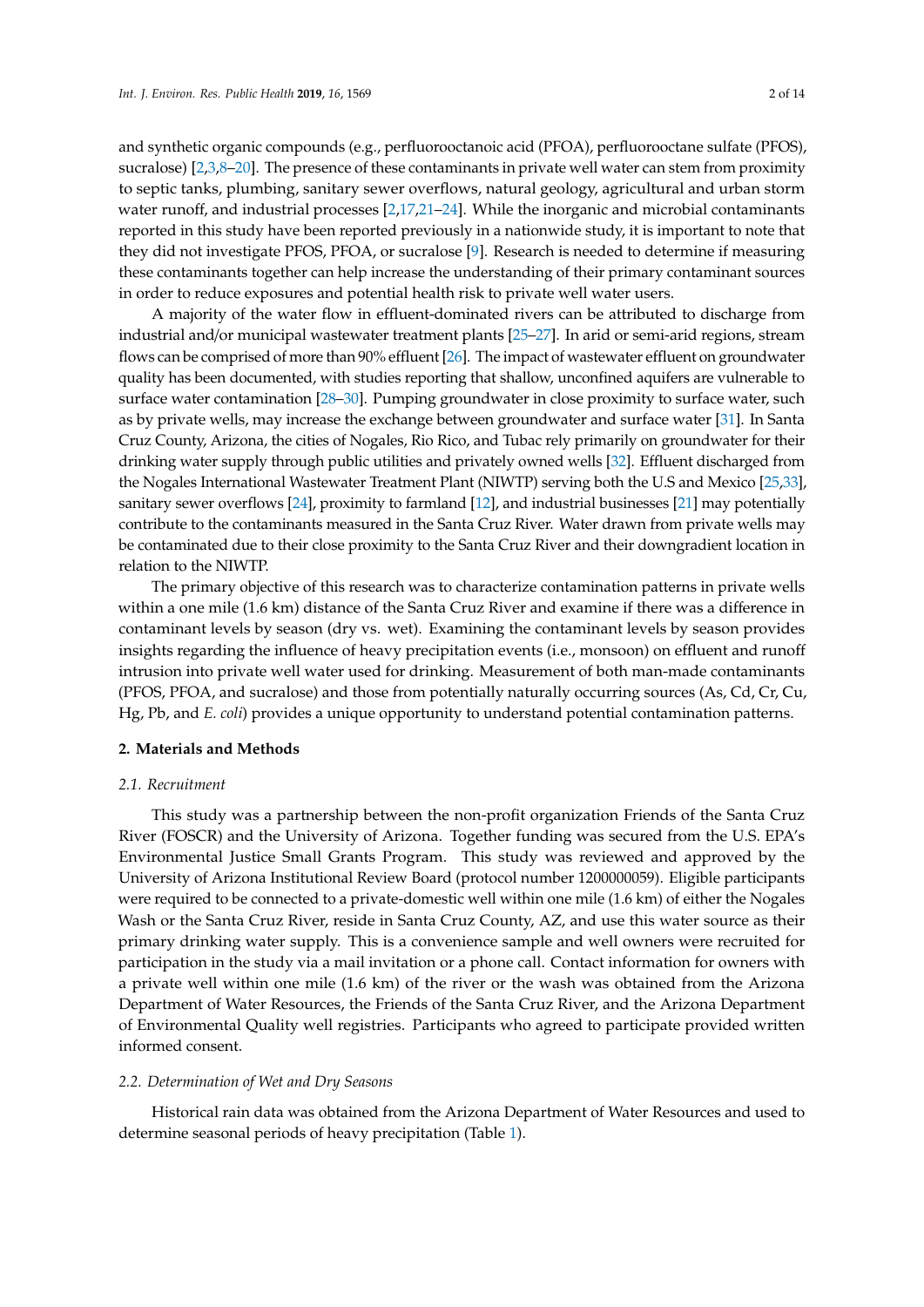<span id="page-2-0"></span>

| <b>Year and Season</b>   | <b>Total Precipitation (cm)</b> | Percent of Total Precipitation that Year (%) |  |  |  |  |
|--------------------------|---------------------------------|----------------------------------------------|--|--|--|--|
| 2010                     |                                 |                                              |  |  |  |  |
| Dry Season <sup>+</sup>  | 1.27                            | 4                                            |  |  |  |  |
| Wet Season <sup>++</sup> | 16.3                            | 47                                           |  |  |  |  |
| 2011                     |                                 |                                              |  |  |  |  |
| Dry Season               | 0.20                            | $\mathbf{1}$                                 |  |  |  |  |
| Wet Season               | 16.08                           | 69                                           |  |  |  |  |
| 2012                     |                                 |                                              |  |  |  |  |
| Dry Season               | 2.34                            | 6                                            |  |  |  |  |
| <b>Wet Season</b>        | 20.14                           | 56                                           |  |  |  |  |
| 2013                     |                                 |                                              |  |  |  |  |
| Dry Season               | 2.03                            | 6                                            |  |  |  |  |
| Wet Season               | 19.61                           | 53                                           |  |  |  |  |
| 2014                     |                                 |                                              |  |  |  |  |
| Dry Season               | 0.05                            | <1                                           |  |  |  |  |
| <b>Wet Season</b>        | 25.35                           | 55                                           |  |  |  |  |

**Table 1.** Total precipitation by season from 2010 to 2014 in Nogales, AZ.

Data collected from the weather underground using the weather station near Nogales, AZ, airport. <sup>+</sup> Dry season months (April, May, June); <sup>++</sup> Wet season months (July, August).

In Arizona, the dry season has historically occurred in the months of April, May, and June, while the wet season has occurred in July and August. This wet season is the Arizona monsoon season, where on average at least half of the annual rainfall is received during the two-month period (Table [1\)](#page-2-0). For this project, dry season sampling occurred during June and July for both 2013 and 2014. Historically, July has been considered part of the wet season, but the sampling area did not receive rain in early July 2013 and 2014. The wet season samples were collected during late July and August of 2013 and 2014.

#### *2.3. Sample Collection*

A total of 80 tap water samples from 22 private wells were collected over a 15-month period. Each well was sampled four times, twice in the dry season (June and/or July 2013 and 2014), and twice in the wet season (July and/or August 2013 and 2014). In the first year, there were 22 wells enrolled, but four dropped out in the second year. The 22 wells were all located between Tubac, AZ, and Nogales, AZ, which is about a 20-mile (32.2-km) strip. Total dissolved solids, pH, conductivity, and temperature were measured at the time of sample collection using a Beckman Coulter 400 series handheld meter (Pasadena, CA, USA). At each home, the kitchen sink faucet was cleaned using a 70% ethanol solution and paper towels. Following the U.S. EPA's drinking water collection methods, powder free nitrile disposable gloves were worn and the faucet was flushed for 2 minutes before collection of water samples [\[34\]](#page-11-10). Most (76/80) well water samples were collected from the kitchen sink. There were four well water samples collected from the wellhead and not the kitchen sink. At each visit, a 1-L water sample was collected in a polypropylene plastic container containing sodium thiosulfate for *E. coli* analysis, a 50-mL sample was collected in a propylene tube for analysis of inorganic contaminants  $(As, Cd, Cr, Cu, Pub, Hg, NO<sub>3</sub><sup>-</sup>)$ , and an additional 1-L sample was taken in an amber glass bottle (pre-cleaned and baked for 4 hours at 475 ◦C) for analysis of organic contaminants (PFOS, PFOA, sucralose). For *E. coli* and inorganic contaminants, ASTM Type I water blank controls were taken into the field and treated the same as samples. For organic analyses, a water blank control sample was collected with every third or fourth sample by transferring 1 L of an unopened bottle of LCMS grade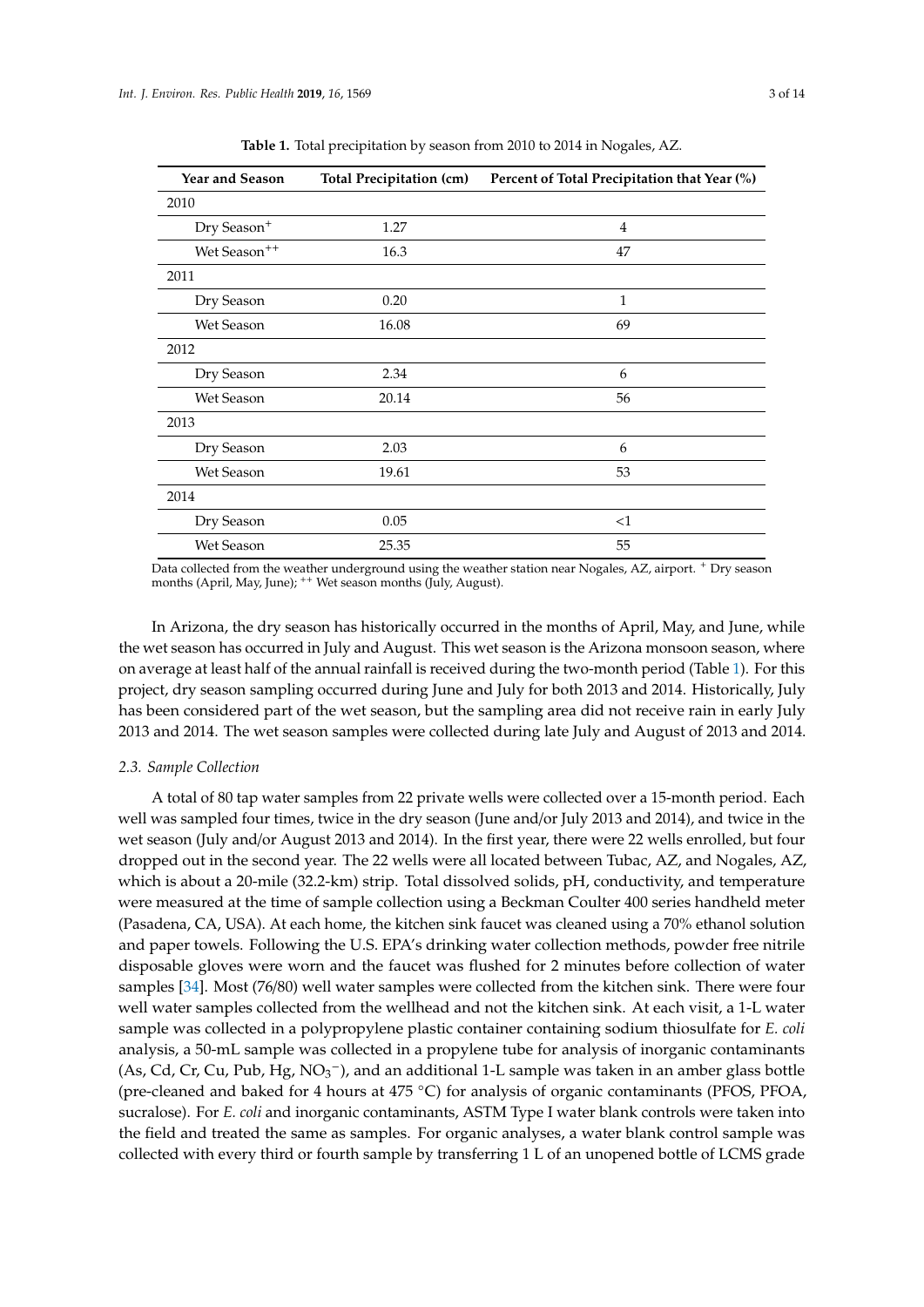H2O (J.T Baker) into one of the baked 1-L amber bottles. The containers were placed in a cooler and kept on ice until they were delivered to the laboratories.

## *2.4. Analysis of Microbial Contaminants*

Samples were analyzed within 24 hours of collection for *E. coli*. A 100-mL aliquot of the sample was filtered through a membrane  $(0.45 \mu m)$  and the filter was plated on m-Endo Agar LES (Becton Dickinson and Company, Sparks, MD, USA). A total of three replicate filtrations occurred for each sample. After 24 hours of being plated on the m-ENDO media, total colonies growing on the plate were counted and recorded. The filter membrane was then transferred onto Nutrient Agar with MUG plates (Becton Dickinson and Company Sparks, MD, USA). After 4 hours of incubation, Nutrient Agar with MUG plates were observed under UV light for fluorescence. Fluorescence of colonies confirmed the colony as *E. coli*. During analysis, a negative control consisting of *Klebsiella* and a positive control of *E. coli* were utilized for quality control and quality assurance [\[35\]](#page-11-11). The limit of detection for *E. coli* was 0.3 colony forming unit (CFU)/100 mL.

## *2.5. Analysis of Inorganic Contaminants*

Inorganic analyses, except for nitrate, were performed by inductively coupled plasma-mass spectrometry (ICP-MS, Elan DRC-II) with a High-Performance Liquid Chromatography system according to U.S. EPA Method 200.8 (Perkin Elmer Series 200 HPLC system, Hopkinton, MA, USA). The limits of detection (LODs) were as follows: arsenic (1.6 × 10<sup>-5</sup> mg/L), cadmium (2 × 10<sup>-6</sup> mg/L), chromium (1.4 × 10<sup>-5</sup> mg/L), copper (3.2 × 10<sup>-5</sup> mg/L), lead (2 × 10<sup>-7</sup> mg/L), and mercury (5 × 10−<sup>6</sup> mg/L). Nitrate was analyzed by ion chromatography (Perkin Elmer Series 200) and measured as nitrogen (LOD =  $1 \times 10^{-5}$  mg/L) according to U.S. EPA Method 300.1. All inorganic analyses were conducted at the Arizona Laboratory of Emerging Contaminants (ALEC).

## *2.6. Analysis of Organic Contaminants*

Water samples for organic contaminants analyses were solid phase extracted (SPE) using a Caliper Life Sciences AutoTrace device and Oasis HLB cartridges 6cc (150 mg; Waters Corp., Milford, MA, USA), with 0.5 g of ethylenediaminetetraacetic acid (EDTA) (added to chelate natural free metal ions that can potentially cause problems for extraction and analysis) and the following internal standards: <sup>13</sup>C-labeled PFOA and PFOS (Wellington Laboratories, Guelph, ON, Canada) and Sucralose- $d_6$  (Toronto Research Chemicals Inc., North York, ON, Canada) each added to a concentration of ca. 0.8 ppm. SPE proceeded as follows: cartridges were conditioned with 5.0 mL of each solvent in the following order: methyl tertiary butyl ether (MTBE), methanol, and LCMS water; 1 L of water was loaded at 10 mL/min and dried under nitrogen for 40 minutes; samples were eluted with 3.0 mL methanol, 3.0 mL 5% NH4OAc in MeOH, 3.0 mL acetonitrile, and 3.0 mL MTBE. Extracts were concentrated and then transferred to 2.0-mL autosampler vials for measurement by Liquid Chromatography Tandem Mass Spectrometry (LC-MS/MS, Dionex Ultimate 3000 RSLC UPLC, Waltham, MA, USA with Sciex TripleTOF 5600, Framingham, MA, USA). Samples (10 µL injections) were separated on a Zorbax Eclipse Plus C18 (2.1 × 50 mm, 1.8 uM; Agilent Technologies, Santa Clara, CA, USA) column with a reversed-phase gradient (A: 2 mM NH4OAC in MeOH, and B: 2 mM NH4OAc in LCMS-H2O:MeOH (95:5)) at 0.35 mL min−<sup>1</sup> as follows: 0–0.5 min 25% B, 0.5–5.0 min increasing to 85% B, 5.0–5.1 min increasing to 100% B, 5.1–8.8 min held at 100% B, returning to 25% B at 9.0 min for re-equilibration. Target analytes were ionized by negative mode electrospray ionization at 4.5 kV with a declustering potential of −80 V and source temperature of 700 ºC with nebulizer, heater, and curtain gases at 55, 55, and 30, respectively. Precursor ions were selected for product ion measurement (using a mass range of 0.01 Da) with collision energies (CE) as follows: PFOA 413.0 > 368.9507, CE −15; PFOS 498.9 > 79.9751, CE −50; sucralose measured as a molecular ion at 397.0031. Analyst TF 1.6.1 and MultiQuant 2.1 (Sciex, Framingham, MA, USA) software programs were used to quantify target analytes with calibration curves and accounting for internal standard measurements. Method LODs (mg/L) were as follows (in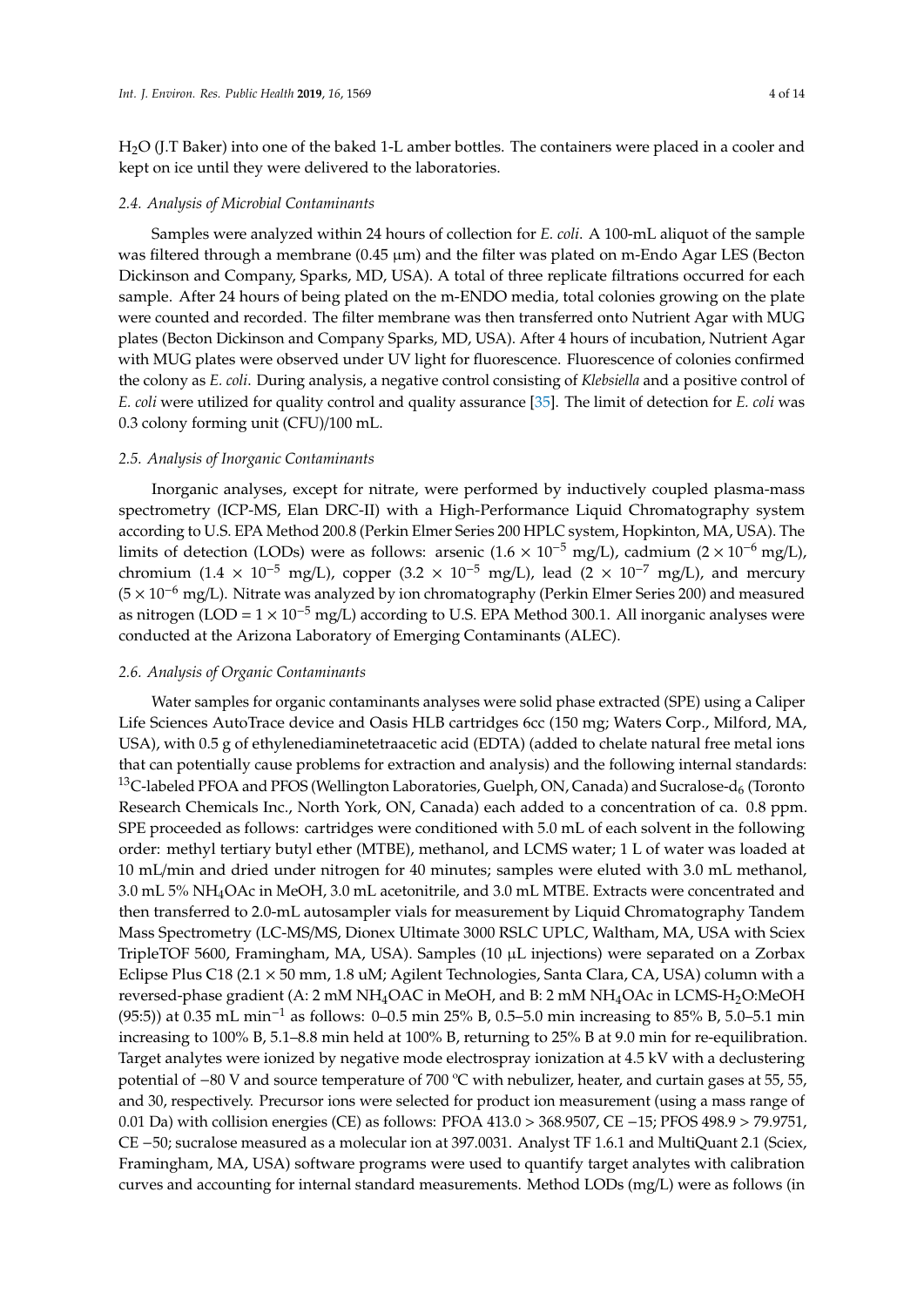dry and wet seasons, respectively): sucralose (6.44 ×  $10^{-6}$ , 3.87 ×  $10^{-6}$ ), PFOS (3.44 ×  $10^{-6}$ , 8.44 ×  $10^{-7}$ ), PFOA (2.49  $\times$  10<sup>-5</sup>, 3.64  $\times$  10<sup>-6</sup>). All organic analyses were conducted at ALEC.

## *2.7. Data Analysis*

Samples were blank corrected and inorganic and organic contaminant concentrations reported as non-detectable were substituted with the limit of detection divided by the square root of two [\[36\]](#page-11-12). Samples with no *E. coli* detected were substituted with the LOD [\[37\]](#page-11-13). All blanks were below the limit of detection. A total of 80 samples collected over a 15-month period were available for analysis (over the course of the study, four well owners dropped out). All statistical analyses were completed using STATA 12.0 (StataCorp, College Station, TX, USA). Concentration differences by season (dry vs. wet) of inorganic and organic contaminants were assessed using Wilcoxon signed-rank tests. For contaminants with a detection frequency less than 50 % (*E. coli*, Cd, PFOA, and sucralose), McNemar's test was used to test for detection frequencies by season. Additionally, Spearman pairwise rank correlation was used to identify correlations between inorganic, organic, and microbial contaminants.

## **3. Results**

## *3.1. Sampled Population Characteristcs*

The study population was composed of 64% males and 36% females. Half of the participants self-reported as White, with 45.5% self-reporting as Hispanic. Additionally, 64% reported to be in the 50–59 age range, 59.1% had a college degree, 73% had been living in their current home for over 10 years, and 59.1% reported a household annual income above \$30,000 USD. The demographics of the study participants differ from those that reside in Santa Cruz County, AZ. As of the 2010 census, residents of Santa Cruz County were 48.1% males and 51.9% females, with the median age reported as 35.6 years of age. The racial makeup reported was 75.3% White, with 82.8% self-reporting as Hispanic. Additionally, 22.1% had a college degree, and the median household income was \$39,630 USD. While comparison to only well-water owners is not possible, census data for the area sampled indicates that our participants are older, are more likely to have a college degree, and more likely to be male.

## *3.2. Water Quality Parameters*

The in-field water quality parameters of temperature, pH, conductivity, and total dissolved solids (TDS) were not statically different between seasons (Table [2\)](#page-4-0). TDS and pH met the U.S. National Secondary Drinking Water Regulations.

<span id="page-4-0"></span>

| Measurement                 | <b>Season</b> | Minimum | Median | Maximum | <b>NSDWRs</b> |
|-----------------------------|---------------|---------|--------|---------|---------------|
| Temperature $(^{\circ}C)$   |               |         |        |         |               |
|                             | Dry           | 20.5    | 25.0   | 32.4    |               |
|                             | Wet           | 21.0    | 25.3   | 29.3    |               |
| TDS (mg/L)                  |               |         |        |         | 500           |
|                             | Dry           | 170     | 273    | 490     |               |
|                             | Wet           | 35.3    | 275    | 478     |               |
| pH                          |               |         |        |         | $6.5 - 8.5$   |
|                             | Dry           | 6.89    | 7.20   | 8.30    |               |
|                             | Wet           | 7.04    | 7.22   | 7.79    |               |
| Conductivity ( $\mu s/cm$ ) |               |         |        |         | -             |
|                             | Dry           | 340     | 546    | 977     |               |
|                             | Wet           | 258     | 587    | 958     |               |

| Table 2. Water quality measurements in well water by season. |  |
|--------------------------------------------------------------|--|
|--------------------------------------------------------------|--|

TDS; Total Dissolved Solids; NSDWRs: U.S. National Secondary Drinking Water Regulations.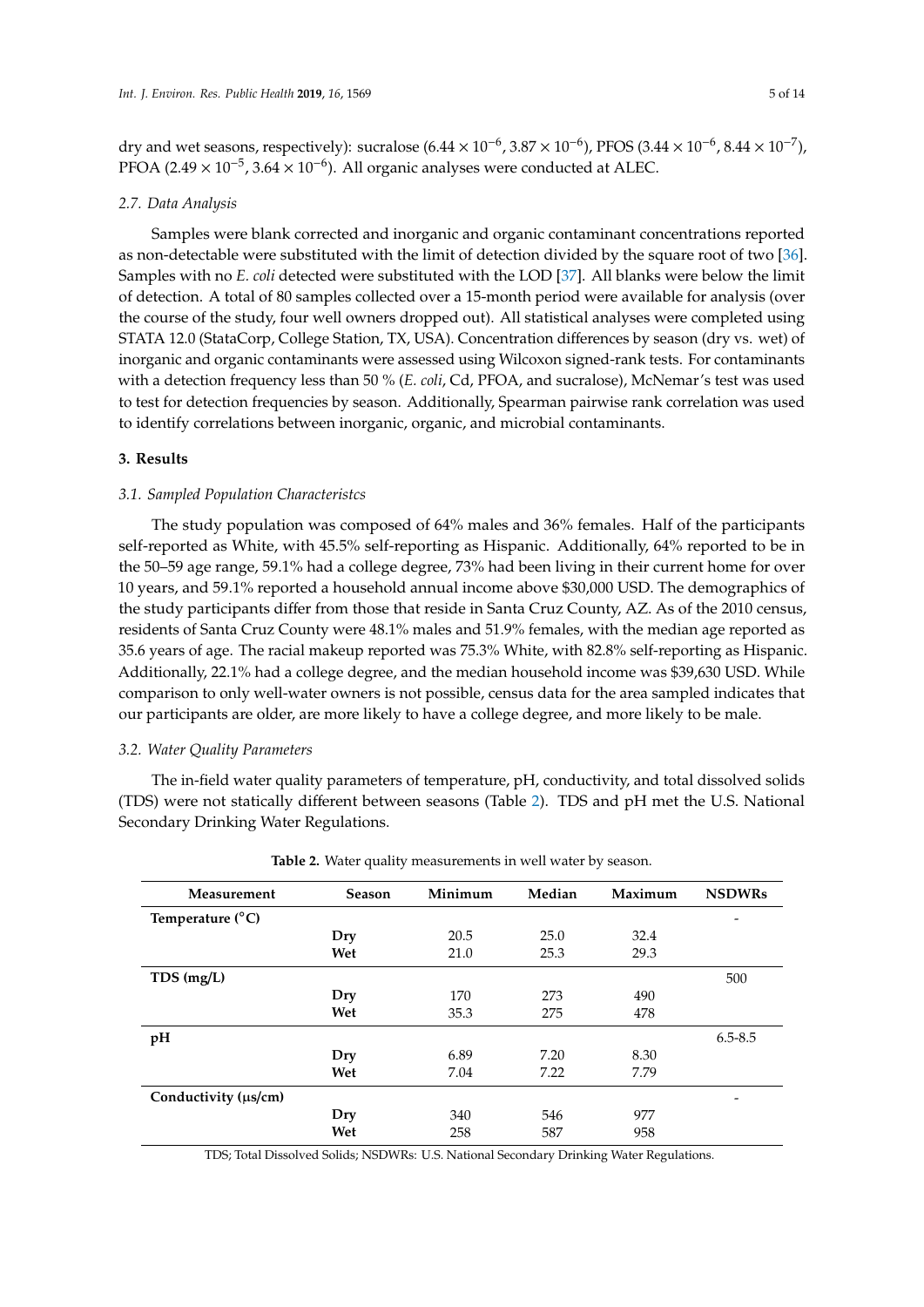### *3.3. Summary of Contaminants in Water Samples*

Water samples collected from private wells in this study had detectable levels (>0.03 CFU/100 mL) of *E. coli* in 7.5% and 48% of the dry and wet season samples, respectively (Table [3\)](#page-5-0). There was a significant difference in detection frequency of *E. coli* between seasons, with *E. coli* detected in a greater number of wet season samples than dry season samples (McNemar's *p*-value = 0.0004) (Figure [1\)](#page-6-0).

<span id="page-5-0"></span>

| Analytes<br>CFU/100ml or mg/L | Detection<br>Frequency $n$ (%) | Min                   | Mean                  | Median                | Max                   | MCL or<br>PHA <sup>3</sup> | $\% > MCL$<br>or PHA |
|-------------------------------|--------------------------------|-----------------------|-----------------------|-----------------------|-----------------------|----------------------------|----------------------|
| E. coli $1,***$               |                                |                       |                       |                       |                       | $1\,$                      |                      |
| Dry                           | 3/40(7.5)                      | ND                    | 4.3                   | ND                    | 25                    |                            | 7.5                  |
| Wet                           | 19/40(48)                      | $\mbox{\sc ND}$       | $\rm ND$              | $\rm ND$              | 3.3                   |                            | 42.5                 |
| Arsenic <sup>2,*</sup>        |                                |                       |                       |                       |                       | 0.01                       |                      |
| Dry                           | 40/40 (100)                    | $4.84\times10^{-4}$   | $9.60 \times 10^{-3}$ | $7.71 \times 10^{-3}$ | $5.08 \times 10^{-2}$ |                            | 27.5                 |
| Wet                           | 40/40 (100)                    | $4.24 \times 10^{-4}$ | $8.39 \times 10^{-3}$ | $6.78 \times 10^{-3}$ | $4.53 \times 10^{-2}$ |                            | 20.0                 |
| Cadmium                       |                                |                       |                       |                       |                       | 0.005                      |                      |
| Dry                           | 18/40(45)                      | ND                    | $1.16 \times 10^{-5}$ | ND                    | $2.38 \times 10^{-4}$ |                            | $\boldsymbol{0}$     |
| Wet                           | 14/40 (35)                     | ND                    | $1.17 \times 10^{-5}$ | ND                    | $1.06 \times 10^{-4}$ |                            | $\mathbf{0}$         |
| Chromium                      |                                |                       |                       |                       |                       | 0.1                        |                      |
| Dry                           | 20/40 (50)                     | ND                    | $1.83 \times 10^{-4}$ | ND                    | $1.18 \times 10^{-3}$ |                            | $\boldsymbol{0}$     |
| Wet                           | 32/40(80)                      | $\mbox{ND}$           | $2.40 \times 10^{-4}$ | $9.68 \times 10^{-5}$ | $1.10 \times 10^{-3}$ |                            | $\boldsymbol{0}$     |
| Copper                        |                                |                       |                       |                       |                       | 1.3                        |                      |
| Dry                           | 40/40 (100)                    | $1.60 \times 10^{-5}$ | $1.53 \times 10^{-2}$ | $1.91 \times 10^{-3}$ | $1.23 \times 10^{-1}$ |                            | $\boldsymbol{0}$     |
| Wet                           | 40/40 (100)                    | $7.22 \times 10^{-4}$ | $3.90 \times 10^{-2}$ | $6.75 \times 10^{-3}$ | $2.18 \times 10^{-1}$ |                            | $\mathbf{0}$         |
| Lead                          |                                |                       |                       |                       |                       | 0.015                      |                      |
| Dry                           | 34/40 (85)                     | ND                    | $1.51 \times 10^{-4}$ | $2.5 \times 10^{-5}$  | $1.40 \times 10^{-3}$ |                            | $\boldsymbol{0}$     |
| Wet                           | 33/40 (82)                     | ND                    | $1.66 \times 10^{-4}$ | $7.6 \times 10^{-5}$  | $1.25 \times 10^{-3}$ |                            | $\boldsymbol{0}$     |
| Mercury                       |                                |                       |                       |                       |                       | 0.002                      |                      |
| Dry                           | 31/40 (77)                     | ND                    | $8.96 \times 10^{-5}$ | $6.45 \times 10^{-6}$ | $1.57 \times 10^{-3}$ |                            | $\boldsymbol{0}$     |
| Wet                           | 30/40(75)                      | ND                    | $5.30 \times 10^{-5}$ | $1.31 \times 10^{-5}$ | $1.59 \times 10^{-3}$ |                            | $\mathbf{0}$         |
| Nitrate                       |                                |                       |                       |                       |                       | 10                         |                      |
| Dry                           | 40/40(100)                     | $3.10 \times 10^{-1}$ | $9.35 \times 10^{+0}$ | $5.92 \times 10^{+0}$ | $5.24 \times 10^{+1}$ |                            | 27.5                 |
| Wet                           | 40/40 (100)                    | $3.10\times10^{-1}$   | $9.18 \times 10^{+0}$ | $4.55 \times 10^{+0}$ | $5.25 \times 10^{+1}$ |                            | 22.5                 |
| PFOS $2,*$                    |                                |                       |                       |                       |                       | NA                         |                      |
| Dry                           | 19/40 (47)                     | ND                    | $1.20 \times 10^{-5}$ | $7.98 \times 10^{-6}$ | $3.47 \times 10^{-5}$ |                            | NA                   |
| Wet                           | 22/40(55)                      | ND                    | $2.07 \times 10^{-6}$ | $1.11 \times 10^{-6}$ | $1.12 \times 10^{-5}$ |                            | NA                   |
| ${\rm PFOA}$ $^{1,\ast\ast}$  |                                |                       |                       |                       |                       | NA                         |                      |
| Dry                           | 5/40(12.5)                     | ND                    | $\rm ND$              | ND                    | $8.66 \times 10^{-5}$ |                            | NA                   |
| Wet                           | 0/40(0)                        | ND                    | ND                    | ND                    | <b>ND</b>             |                            | NA                   |
| PFOA/S $^{3,*}$               |                                |                       |                       |                       |                       | $7.0 \times 10^{-5}$       |                      |
| Dry                           | 24/40(60)                      | ND                    | $3.64 \times 10^{-5}$ | $2.62 \times 10^{-5}$ | $1.16 \times 10^{-4}$ |                            | $\boldsymbol{0}$     |
| Wet                           | 22/40(55)                      | ND                    | $4.68 \times 10^{-6}$ | $3.74 \times 10^{-6}$ | $1.38 \times 10^{-5}$ |                            | 7.5                  |
| Sucralose $^{1,\ast\ast}$     |                                |                       |                       |                       |                       | NA                         |                      |
| Dry                           | 10/40(25)                      | ND                    | $2.71 \times 10^{-5}$ | ND                    | $2.57 \times 10^{-4}$ |                            | NA                   |
| Wet                           | 5/40(12.5)                     | ND                    | $6.13 \times 10^{-6}$ | ND                    | $9.03 \times 10^{-5}$ |                            | NA                   |

**Table 3.** Summary of microbial, inorganic, and organic contaminant concentrations by season.

<sup>1</sup> McNemar's test performed on *E. coli*, Cd, PFOA, and sucralose <sup>2</sup> Wilcoxon signed-rank test performed on As, Cr, Cu, Pb, Hg, *NO*<sub>7</sub>, <sup>3</sup> The Maximum Contaminant Level (MCL) is the highest level of a contaminant that is allowed in 3 drinking water under the National Primary Drinking Water Regulations (NPDWR). The Public Health Advisories (PHA) are non-enforceable and currently used to provide technical information. The 2016 PHA is for the combined PFOS and PFOA concentration. ND: Not Detected; NA: Not Applicable, \*\* *p*-value ≤ 0.0001, \* *p*-value = 0.0004.

Overall, the well water samples in this study contained detectable concentrations of the following inorganic contaminants: arsenic, cadmium, chromium, copper, lead, mercury, and nitrate (Table [3\)](#page-5-0). Arsenic, nitrate, and *E. coli* exceeded U.S. EPA regulatory standards (MCL 0.01 mg/L, 10 mg/L, and 1 CFU/100 mL, respectively). During the dry season, the concentrations of arsenic and nitrate were both in exceedance of the MCL in 27.5% of the samples. The concentration of arsenic in the wet season was above the MCL in 20.0% of the samples, and the concentration of nitrate was above the MCL in 22.5% of the samples (Table [3\)](#page-5-0). Arsenic concentrations were significantly higher in the dry season (Wilcoxon signed-rank *p*-value < 0.0001); all other inorganic contaminants were not statistically different between seasons.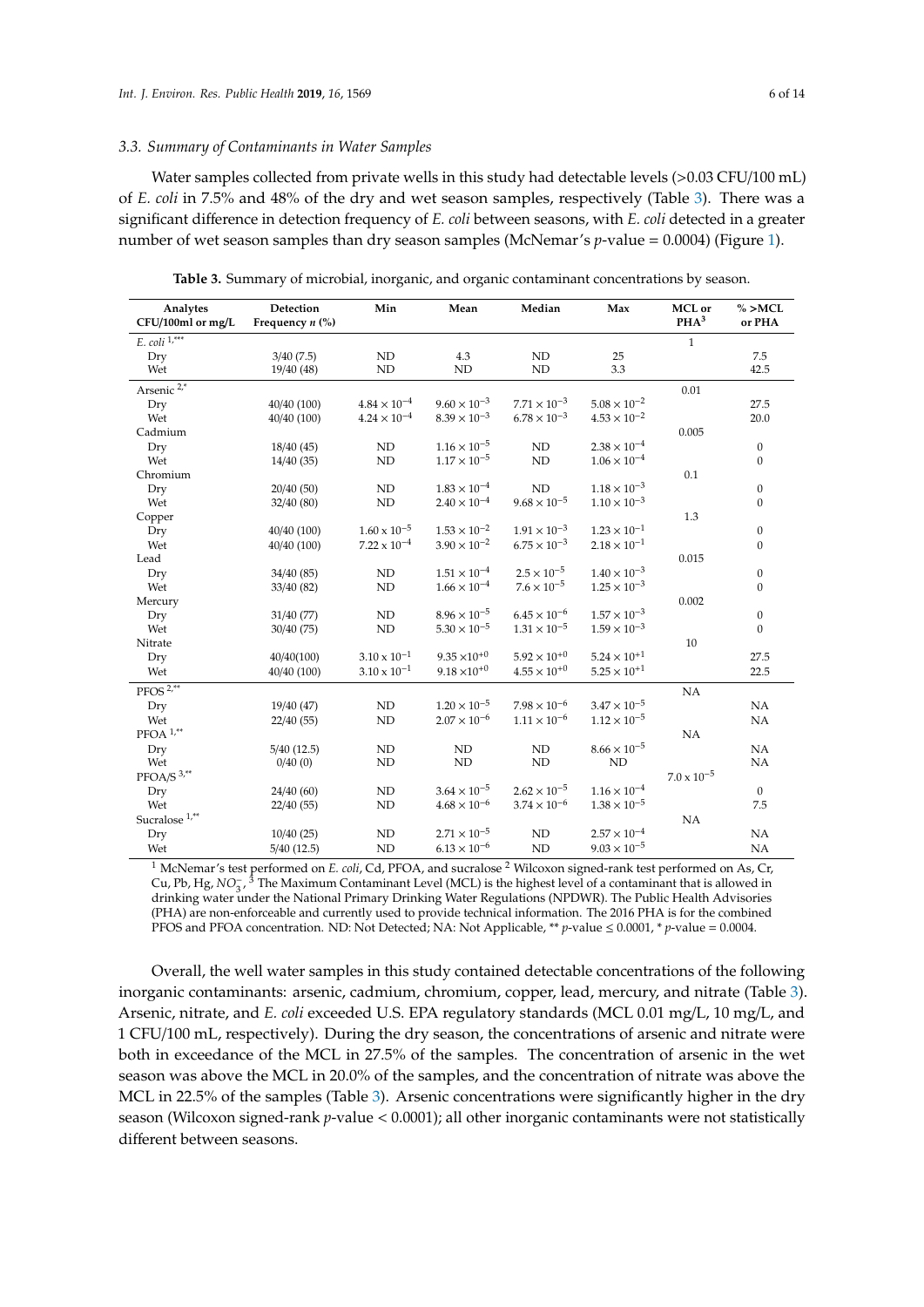<span id="page-6-0"></span>

 $p$ -value  $\leq 0.0001$ ; arsenic  $p$ -value = 0.0004. PFOA: perfluorooctanoic acid; PFOS: perfluorooctane sulfate. *p-value = 0.0001; arsenic p-value = 0.0004. PFO*A: perfluorooctanoic acid; PFOA: perfluorooctanoic acid; PFOS: perfluorooctanoic acid; PFOA: perfluorooctanoic acid; PFOS: perfluorooctanoic acid; PFOS: perfluorooctaneis a **Figure 1.** Contaminants that were significantly different by season, *E.coli*, sucralose, PFOS, and PFOA

PFOS and PFOA were both detected in dry season samples; PFOA was not detected during the level in three samples during the wet season (Table [3\)](#page-5-0) [\[38\]](#page-11-14). There was a significant difference in PFOS concentrations between the dry and wet seasons, with levels higher in the dry seasons (Wilcoxon signed-rank *p*-value < 0.0001). There was a significant difference in detection frequency of sucralose between seasons, with sucralose detected in a greater number of dry season samples (10/40) than wet season samples (5/40) (McNemar's *p*-value  $\leq$  0.0001). between seasons, with sucralose detected in a greater number of dry season samples (10/40) than wet wet season. Their combined concentrations exceed the 2016 U.S. EPA Public Health Advisory (PHA)

## season samples (5/40) (McNemar's *p*-value ≤ 0.0001). **4. Discussion**

The levels (ND–25 CFU/100 mL) of *E. coli* in water samples collected from private wells in this The levels of this greater number of wet season samples than dry season samples (McNemar's *p*-value = 0.0004). While **CFU/100ml or**   $\mathbb{R}^2$ **Frequency**   $\mathbf{r}$   $\mathbf{r}$ the private wells sampled in this study are located in a rural community, the community is within *E. coli* 1,\*\*\* j 1 20 miles (32.2 km) of the metropolitan cities of Nogales, Mexico, and Nogales, Arizona. Periods of heavy precipitation can result in sanitary sewer overflows in both Nogales, Mexico, and Nogales, Arizona, that lead to microbial contaminants affecting the surface waters along the Santa Cruz River [\[24](#page-11-1)[,39](#page-11-15)[,40\]](#page-11-16). be interaction between curricce water and groundwater can recult in microbial contamin The interaction between surface water and groundwater can result in microbial contaminants affecting<br>■ Wet 40/40 (100) 4.24 × 10−4 8.39 × 10−3 6.78 × 10−3 4.53 × 10−<sup>2</sup> 20.0 well water, especially for sites in close proximity to the affected surface water [\[31\]](#page-11-7). In private well water, E. *coli* contamination has been attributed to proximity to livestock, agriculture and storm water runoff, and human sewage treatment systems (e.g., septic tanks and wastewater treatment plants) [\[2](#page-10-1)[,12](#page-10-10)[,20\]](#page-10-7). study are consistent with what has been reported in other studies [\[2,](#page-10-1)[12](#page-10-10)[,18](#page-10-11)[–20\]](#page-10-7). *E. coli* was detected in a

Arsenic, nitrate, and *E. coli* were the only contaminants tested that exceeded U.S. EPA regulatory The character of the character of the character of the control of the character of the character of the character of the character of the character of the character of the character of the character of the character of the standards (MCL 0.01 mg/L, 10 mg/L, and 1 CFU/100 mL, respectively). During the dry and wet season, arsenic was in exceedance of the MCL in 27.5% and 20.0% of the samples, respectively. Nitrate was above the MCL in 27.5% and 22.5% of the samples, respectively (Table [3\)](#page-5-0). These percentages are higher than what was reported in a national study, where arsenic was above the MCL in 6.8% and  $W_{\text{eff}}$  and  $W_{\text{eff}}$  and  $W_{\text{eff}}$  and  $W_{\text{eff}}$  and  $W_{\text{eff}}$  and  $W_{\text{eff}}$  and  $W_{\text{eff}}$  and  $W_{\text{eff}}$  and  $W_{\text{eff}}$ pove above the nitrate MCL in 4.4% of the wells sampled [\[9\]](#page-10-9). Only arsenic was significantly different between seasons (Wilcoxon signed-rank *p*-value < 0.0001), with concentrations higher in the dry season. The arsenic concentrations in this study ranged from  $4.84 \times 10^{-4}$  to  $5.08 \times 10^{-2}$  mg/L. These concentrations are within the range of arsenic concentrations found in other areas of Arizona,  $6.0 \times 10^{-4}$  $\alpha$ to  $4.8 \times 10^{-2}$  mg/L [\[11,](#page-10-12)[41,](#page-11-17)[42\]](#page-12-0). Arsenic is a naturally occurring inorganic contaminant that can be found in many areas of Arizona. Additionally, it is one of the contaminants that has been previously measured in effluent continuously discharged from the NIWTP [\[39,](#page-11-15)[43\]](#page-12-1). Both of these sources likely have a greater influence on well and river water quality during the dry season. The seasonal variation of arsenic has been previously reported to be dependent on the local recharge, with some reporting higher levels in the wet season [\[44\]](#page-12-2), and others in the dry season [\[45\]](#page-12-3).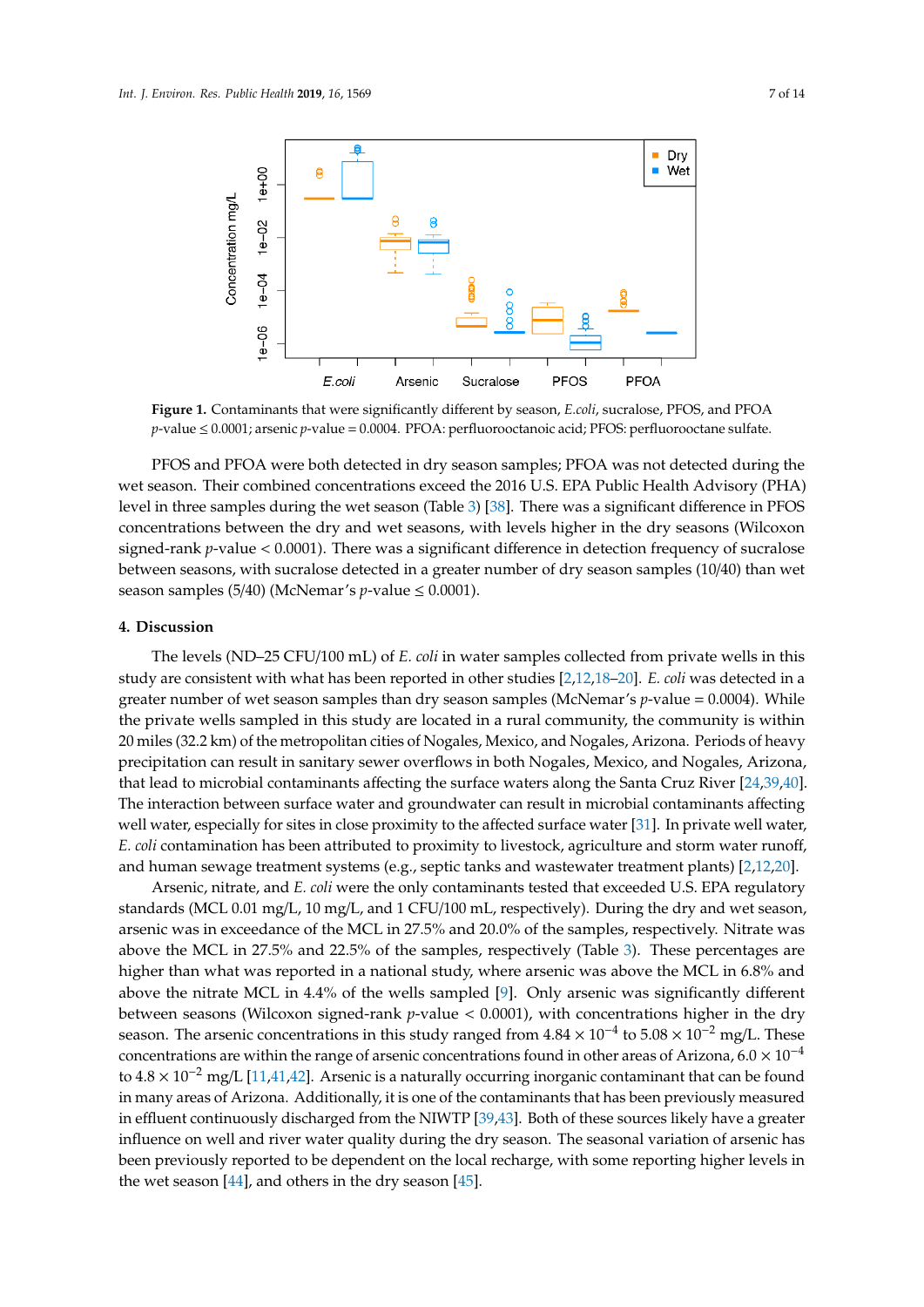Although inorganic contaminants (e.g., arsenic, cadmium, chromium, copper, lead, mercury, and nitrate) are frequently detected in private well water, it is not always clear if their presence is due to naturally occurring processes or anthropogenic contamination [\[3](#page-10-5)[,5,](#page-10-3)[8,](#page-10-6)[11,](#page-10-12)[15,](#page-10-13)[16](#page-10-14)[,46\]](#page-12-4). In particular, multiple studies have reported private well water containing naturally occurring arsenic concentrations above the U.S. EPA MCL [\[8](#page-10-6)[,10](#page-10-15)[,11](#page-10-12)[,15,](#page-10-13)[16\]](#page-10-14). While the arsenic found in these wells is often attributed to the natural geology, processes such as the installation of new wells and exposed mine tailings from mining activities have been discussed as anthropogenic sources that can lead to increased arsenic concentrations in well water [\[8](#page-10-6)[,15\]](#page-10-13). A known source of nitrate in well water is fertilizer from agricultural land water runoff and livestock facilities [\[4](#page-10-2)[,12](#page-10-10)[,47\]](#page-12-5). The private wells sampled in our study are located in a rural community in close proximity to land designated as agricultural and rangeland.

Before its expansion in 1989, the NIWTP was discharging effluent with high levels of mercury. It was presumed that mercury was originating from nearby industrial businesses [\[21\]](#page-11-0). The mercury levels reported in this study are similar to those reported as background levels in other private well studies [\[48\]](#page-12-6). In the wet season, *E. coli* was positively correlated with mercury ( $\rho = 0.34$ , *p*-value < 0.05) (Table [4\)](#page-7-0).

<span id="page-7-0"></span>

| Dry              | E. coli             | As                             | C <sub>d</sub> | Cr                   | Cu         | Pb         | Hg                  | NO <sub>3</sub> | <b>PFOS</b>                            | <b>PFOA</b> |
|------------------|---------------------|--------------------------------|----------------|----------------------|------------|------------|---------------------|-----------------|----------------------------------------|-------------|
| As               | $-0.02$             |                                |                |                      |            |            |                     |                 |                                        |             |
| C <sub>d</sub>   | $-0.02$             | $-0.02$                        |                |                      |            |            |                     |                 |                                        |             |
| Cr               | $-0.02$             | 0.11                           | 0.20           |                      |            |            |                     |                 |                                        |             |
| Cu               | $-0.13$             | $-0.08$                        | 0.20           | $-0.16$              |            |            |                     |                 |                                        |             |
| Pb               | $-0.12$             | $0.44$ **                      | $-0.06$        | $-0.16$              | 0.28       |            |                     |                 |                                        |             |
| Hg               | $-0.06$             | $0.87$ $\hspace{-1.5mm}^{***}$ | $-0.06$        | $-0.12$              | 0.01       | $0.62$ *** |                     |                 |                                        |             |
| NO <sub>3</sub>  | $-0.17$             | $-0.19$                        | 0.06           | $-0.21$              | $-0.23$    | $-0.19$    | $-0.20$             |                 |                                        |             |
| <b>PFOS</b>      | 0.17                | 0.16                           | $-0.18$        | $-0.12$              | $-0.10$    | 0.17       | $0.32$ <sup>*</sup> | $-0.18$         |                                        |             |
| $PPOA+$          | $-0.10$             | $0.42$ **                      | $-0.10$        | $-0.12$              | 0.04       | $0.46$ **  | $0.53$ **           | $-0.21$         | $0.45$ **                              |             |
| <b>Sucralose</b> | 0.09                | $-0.04$                        | 0.02           | $-0.24$              | 0.27       | $-0.13$    | $-0.11$             | $-0.19$         | $-0.01$                                | $-0.14$     |
| Wet              | E. coli             | As                             | C <sub>d</sub> | Cr                   | Cu         | Pb         | Hg                  | NO <sub>3</sub> | <b>PFOS</b>                            | <b>PFOA</b> |
| As               | 0.09                |                                |                |                      |            |            |                     |                 |                                        |             |
| C <sub>d</sub>   | 0.07                | 0.10                           |                |                      |            |            |                     |                 |                                        |             |
| Cr               | $-0.01$             | $0.40$ <sup>**</sup>           | $-0.08$        |                      |            |            |                     |                 |                                        |             |
| Cu               | $-0.28$             | $-0.21$                        | $-0.05$        | $-0.32$ <sup>*</sup> |            |            |                     |                 |                                        |             |
| Pb               | $-0.22$             | $-0.10$                        | 0.24           | $-0.21$              | $0.53$ *** |            |                     |                 |                                        |             |
| Hg               | $0.34$ <sup>*</sup> | $0.61***$                      | $-0.08$        | $-0.09$              | $-0.10$    | $-0.07$    |                     |                 |                                        |             |
| NO <sub>3</sub>  | 0.18                | $-0.21$                        | 0.26           | $-0.17$              | $-0.27$    | $-0.19$    | $-0.14$             |                 |                                        |             |
| <b>PFOS</b>      | $-0.14$             | $-0.01$                        | 0.01           | $-0.24$              | 0.17       | 0.06       | $-0.08$             | $-0.27$         |                                        |             |
| <b>Sucralose</b> | 0.15                | $-0.05$                        | $-0.03$        | $-0.12$              | 0.06       | $-0.12$    | $-0.04$             | $-0.15$         | $0.54$ $\hspace{0.1cm}^{\ast\ast\ast}$ |             |

**Table 4.** Summary of Spearman pairwise rank correlations by season.

\* Denotes significance *p* < 0.05; \*\* Denotes significance *p* < 0.01; \*\*\* Denotes significance *p* < 0.0001; † PFOA was only detected in the dry season and thus not included in pairwise rank correlations.

Mercury and arsenic were significantly correlated in the dry season and wet season ( $\rho = 0.87$ , *p*-value  $\lt$  0.0001;  $\rho$  = 0.61, *p*-value  $\lt$  0.0001, respectively). In the dry season, mercury was significantly correlated with lead (ρ = 0.62, *p*-value < 0.0001), PFOA (ρ = 0.53, *p*-value < 0.01), and PFOS (ρ = 0.32,  $p$ -value  $< 0.05$ ) (Table [4\)](#page-7-0). These dry season correlations could signify a similar source, and as concentrations of mercury vary only slightly across seasons, this might indicate that levels are likely related to the local geology, which would have less of an influence during the wet season.

Sources of contaminants in well water can differ, and during periods of heavy precipitation urban storm water runoff can contribute to these differences [\[49\]](#page-12-7). Lead and copper were correlated in the wet season ( $\rho = 0.53$ , *p*-value < 0.0001). Copper and chromium were negatively correlated in the wet season ( $\rho = -0.32$ , *p*-value < 0.05), and chromium was positively correlated with arsenic ( $\rho = 0.40$ , *p*-value < 0.01). Plumbing, specifically if copper pipes or lead solder were used, could be a potential common source of copper and lead that has been reported in well water [\[23,](#page-11-18)[50\]](#page-12-8). However, this is not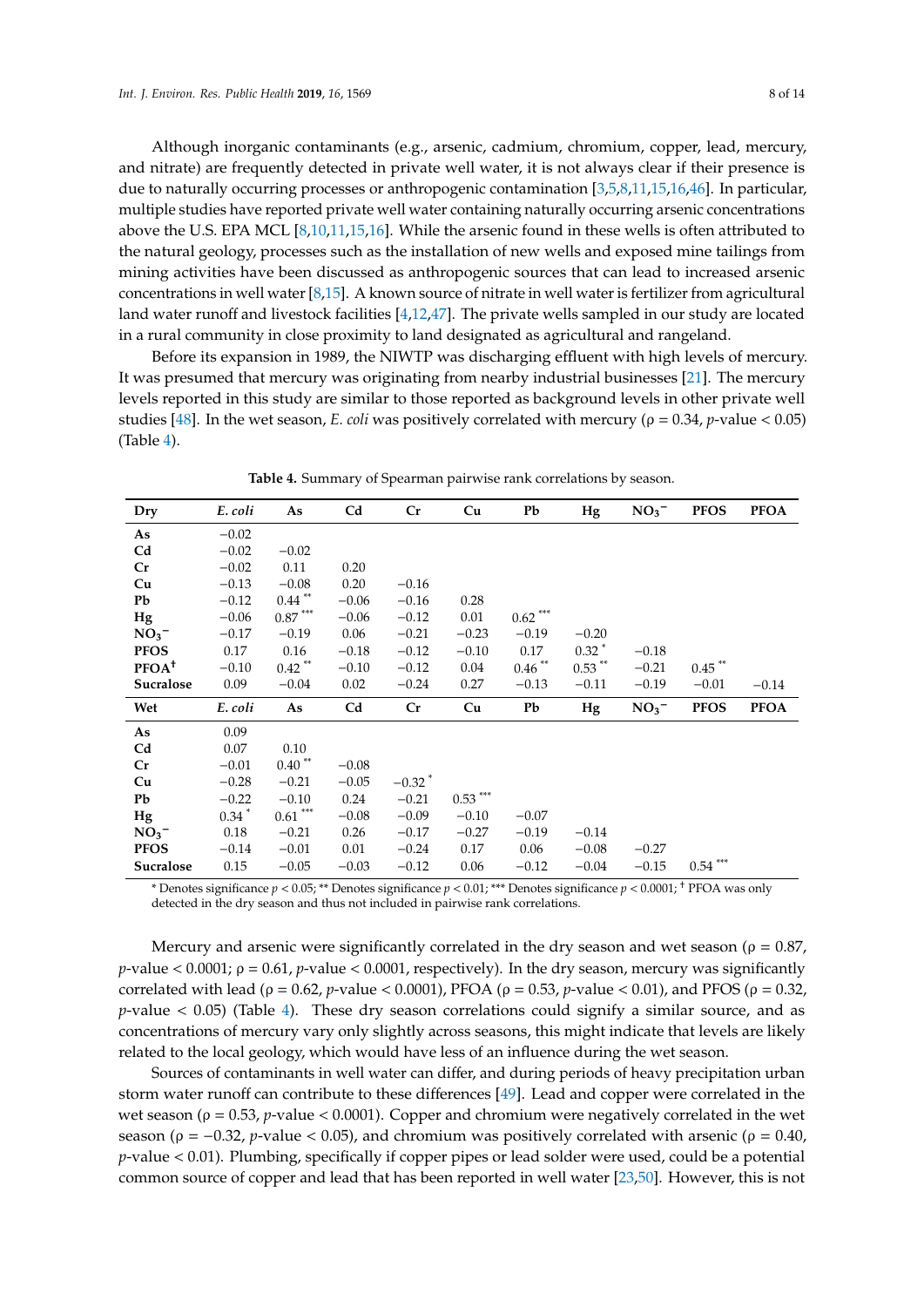likely in our study, as the taps were flushed for two minutes before sample collection to reduce the influence of water that had been stagnant in the plumbing. Additionally, both lead and copper are naturally occurring elements present in the Patagonia mountains near this study's location [\[51\]](#page-12-9), thus local geology may also be an important common source for lead and copper.

Only three samples in the wet season exceed the 2016 U.S. EPA Public Health Advisory (PHA) for PFOA/PFOS (Table [3\)](#page-5-0) [\[38\]](#page-11-14). The concentration of PFOS detected in this study (8.44  $\times$  10<sup>-7</sup> to  $3.47 \times 10^{-5}$  mg/L) is comparable to reported concentrations in other private well water studies, 2.4 × 10<sup>-7</sup> and 8.35 × 10<sup>-3</sup> mg/L [\[17,](#page-10-8)[52\]](#page-12-10). PFOA was detected in more dry season samples than wet season samples (McNemar's *p*-value < 0.0001) (Table [3\)](#page-5-0). PFOA concentrations in this study (3.64 × 10<sup>-6</sup> to 8.66  $\times$  10<sup>-5</sup> mg/L) are comparable to what has been previously detected in private well water,  $6 \times 10^{-6}$  to  $1.33 \times 10^{-2}$  mg/L [\[13](#page-10-16)[,52\]](#page-12-10). In the dry season, PFOA was significantly correlated with arsenic (ρ = 0.42, *p*-value < 0.01), mercury (ρ = 0.53, *p*-value < 0.01), and lead (ρ = 0.46, *p*-value < 0.01). While many of the inorganic and microbial contaminants may have both natural and anthropogenic sources, perfluorinated chemicals, such as PFOS and PFOA, were previously produced by industrial companies for the manufacturing of Scotchgard™, Teflon®, carpets, and upholstering and coating additives [\[53](#page-12-11)[–55\]](#page-12-12).

Beginning in 2000, companies began to phase out PFOS and PFOA compounds, however, they continue to be detected in various environmental media, as they are highly persistent in the environment [\[56\]](#page-12-13), and likely represent some end products from precursors of perfluoroalkyl carboxylic and sulfonic acids [\[57\]](#page-12-14). PFOS and PFOA have been simultaneously detected in effluent, surface waters, and well water samples. As PFOS and PFOA were incorporated into the same products, it is common to find these two contaminants in the environment together [\[22,](#page-11-19)[58](#page-12-15)[–60\]](#page-12-16). PFOS and PFOA were not only detected in this present study, but were significantly correlated with each other (dry season,  $\rho = 0.45$ , *p*-value < 0.01), a consistency reported in a previous study [\[61\]](#page-12-17). The lack of correlation between PFOA and PFOS in the wet season might indicate that while these man-made industrial chemicals may arise from similar sources (e.g., septic systems, biosolids and effluent from wastewater treatment plants), PFOA concentrations are low and vulnerable to urban and agricultural water runoff [\[17](#page-10-8)[,22\]](#page-11-19).

Unlike *E.coli*, PFOA, PFOS, and the inorganic contaminants detected in private well water that can have multiple sources, sucralose can only come from human waste. Sucralose is a commonly used artificial sweetener (e.g., Splenda) that is excreted by humans without any degradation during the digestion process. It is persistent in the environment, and its presence is most likely attributable to human waste, which can enter the environment as wastewater [\[62\]](#page-13-0). Currently, there is not a PHA level for sucralose, yet we chose to monitor it in private wells to determine if their water quality was potentially impacted by human waste. Sucralose has also been monitored and detected in the Santa Cruz River (the suspected source is the NIWTP), indicating that infiltration of sucralose from the river surface waters and human waste to well water is likely occurring [\[62\]](#page-13-0). Sucralose in the drinking water supply has been previously reported in levels ranging from  $4.80 \times 10^{-5}$  to  $2.40 \times 10^{-3}$  mg/L, which are within the levels found in our present study (6.05  $\times$  10<sup>-6</sup> to 2.57  $\times$  10<sup>-4</sup> mg/L) [\[63\]](#page-13-1). In this study, sucralose was detected in a higher number of dry season samples (25%) and *E. coli* was found in a greater number of wet season samples (48%), indicating different sources and seasonal trends. This might be due to sucralose's persistence in the environment, and during the wet season, storm water runoff events could lead to dilution of sucralose in the well water. The lack of correlation between sucralose and *E.coli* likely indicates that they arise from different sources. While *E. coli* is not always correlated with pathogens or illness, its presence may indicate that there is contamination from animal and/or human feces and that there may also be enteric pathogens present in the water [\[64](#page-13-2)[,65\]](#page-13-3). While both sucralose and *E.coli* likely arise from effluent discharged from septic tanks or NIWTP during the dry season, the greater concentration and presence of *E.coli* in the wet season is likely from additional input from animal feces in agricultural water runoff [\[66\]](#page-13-4). Additionally, sucralose was positively correlated with PFOS (wet season, ρ = 0.54, *p*-value < 0.0001), which may indicate similar sources, such as septic tank leakage or NIWTP.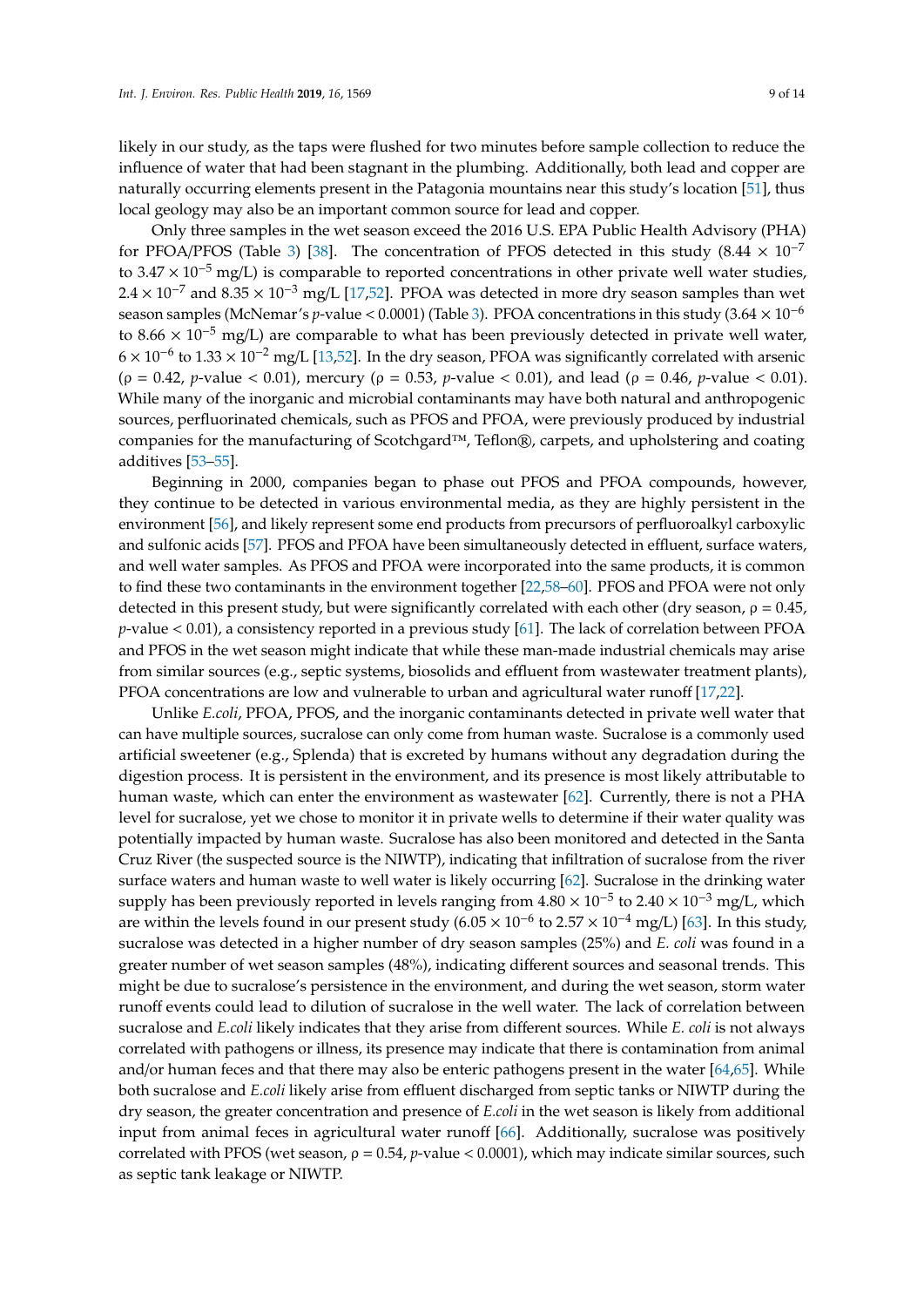The Santa Cruz River in Arizona is 184 miles (296.1 km) long [\[24\]](#page-11-1), and the wells sampled were within a 20-mile (32.2-km) stretch between Tubac, AZ, and Nogales, AZ. Future studies should expand the sampling location and assess if distance to the Santa Cruz River is associated with contamination. Additionally, there is a lack of information on factors that affect well water quality, such as well depth, water table depth, proximity to sewer pipelines, and septic tank usage. While a survey was administered to participants to identify this information, the majority (91%) of the participants answered 'Do Not Know' on the survey. Additionally, the four well water samples collected from the wellhead and not the kitchen sink were included in the data analysis. A sensitivity analysis was conducted where these four samples were excluded, however, this did not change the conclusion of the results. When the samples were analyzed for PFOS and PFOA in 2013 and 2014, the PHA levels were 200 ppt and 400 ppt, respectively. The detected PFOS and PFOA levels in this study were all below their respective PHA levels in 2013 and 2014. In 2016, the PHA level were reduced to a combined PFOS/PFOA Public Health Advisory of 70 ppt; as such, our study PFOS/PFOA levels now exceed the 2016 PHA for PFOA/PFOS for three samples in the wet season.

## **5. Conclusions**

The results of our study indicate that some private wells sampled in the Santa Cruz River area are contaminated with contaminants of public health concern, especially arsenic, nitrate, and *E. coli*. The wells are potentially contaminated by human waste, as indicated by the presence of sucralose. Due to the interactions between groundwater and surface water, with precipitation playing a key role in groundwater recharge, it appears that well water quality is being affected by multiple sources, such as local geology, human waste, the NIWTP, and urban and/or agricultural storm water runoff. Currently, the world is experiencing changing weather patterns, and it is predicted that the Southwestern United States will become hotter and drier [\[67\]](#page-13-5), which could likely result in more effluent-driven rivers in time impacting local groundwater. While government agencies do not currently oversee well water quality, there should be efforts to provide necessary information to educate well owners about how to determine the quality of their well water. Governmental agencies, such as the U.S. Centers for Disease Control and Prevention, have established efforts to raise awareness and distribute educational information [\[68\]](#page-13-6). The American Academy of Pediatrics also recommends regular testing of well water and encourages that governmental agencies provide free or low-cost testing options for families [\[69\]](#page-13-7). Despite these efforts, there is a need to provide additional resources to well owners who do not have the ability or knowledge to test their well water [\[70\]](#page-13-8). Well owners whose water exceeds the MCL for regulated contaminants should consider using point-of-use filters or treatments such as reverse osmosis or chlorine tablets to improve their water quality. The treatment most appropriate for each well will depend on what contaminants are impacting the well water.

**Author Contributions:** Conceptualization: Y.O.V.H., J.P., L.A., K.R., and P.I.B.; Methodology: Y.O.VH., T.T., and L.A., P.I.B.; Software: Y.O.VH..; Validation: Y.O.VH., L.A., and P.I.B.; Formal analysis: Y.O.VH., L.A., K.R., and P.I.B.; Data curation: Y.O.VH.; Writing—original draft preparation: Y.O.VH and P.I.B.; Writing—review and editing: Y.O.VH., J.P., T.T., L.A., K.R., and P.I.B.; Visualization: Y.O.VH.; Supervision: P.I.B., L.A., and K.R.

**Funding:** This project was made possible by funding through the United States Environmental Protection Agency's' Environmental Justice small grants program #00T77601-0. Y.O.VH. was supported through training grant #T32 ES007091 and the University of Arizona UNESCO Chair Graduate Assistantship. Y.O.VH. and P.I.B were are also supported by NIEHS P30 ES006694 and through the Agnes Nelms Haury Program in Environmental and Social Justice at the University of Arizona.

**Acknowledgments:** We would like to thank Mary Kay Amistadi for analyzing our samples at the Arizona Laboratory for Emerging Contaminants. We thank Judith Carranza and Vicky Chu for helping with field collection and laboratory analyses. Finally, we would like to thank the participants, without whom this study could not have happened. This project was made possible in collaboration with Sofia Grigera and Friends of the Santa Cruz River. The publication's contents are solely the responsibility of the authors and do not necessarily represent the official views of the United States Environmental Protection Agency or the National Institutes of Health.

**Conflicts of Interest:** The authors declare no conflict of interest.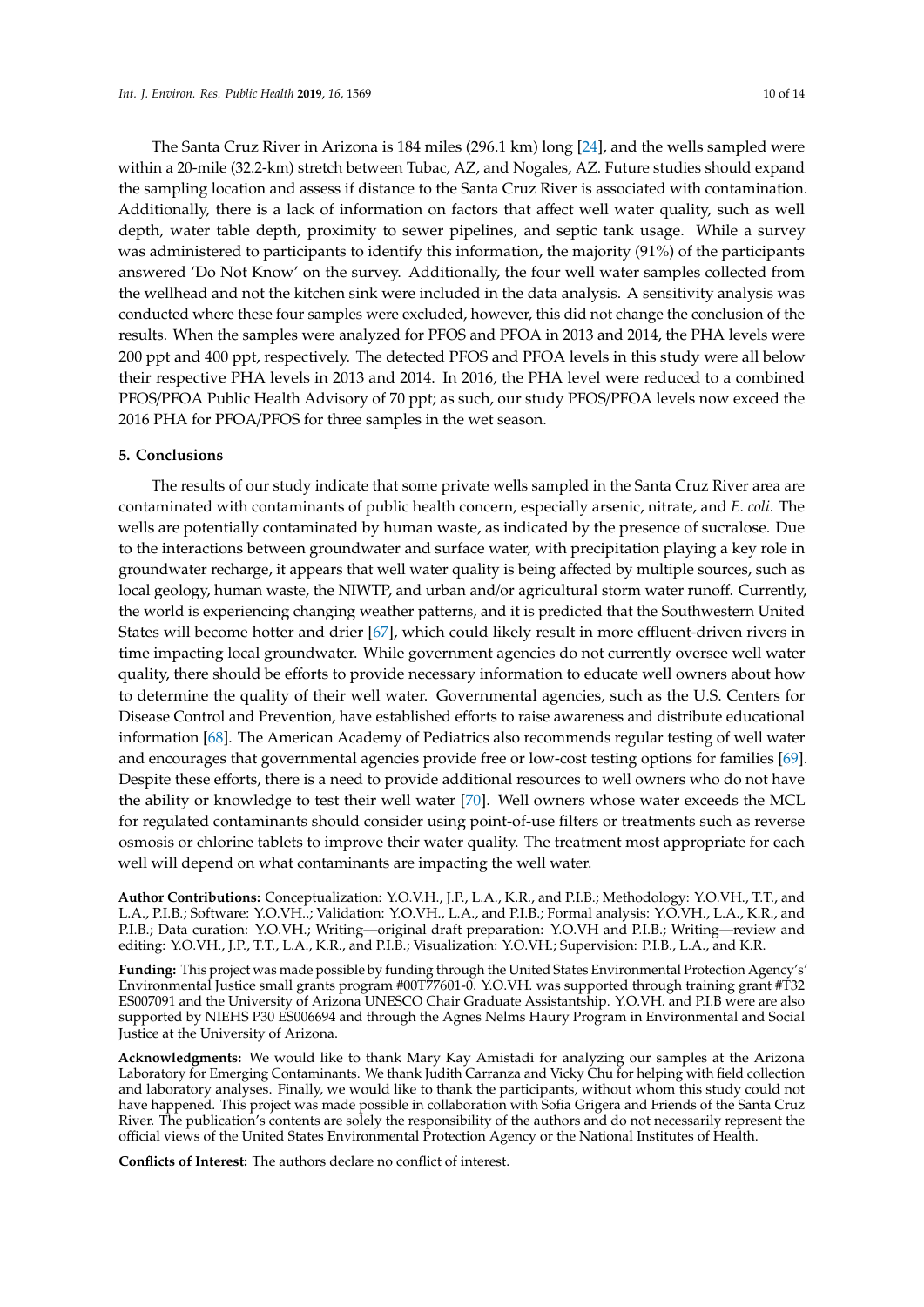## **References**

- <span id="page-10-0"></span>1. Hutson, S.S.; Barber, N.L.; Kenny, J.F.; Linsey, K.S.; Lumia, D.S.; Maupin, M.A. *Estimated Use of Water in the United States in 2000. U.S. Geological Survey Circular 1268*; U.S. Geological Survey: Denver, CO, USA, 2004.
- <span id="page-10-1"></span>2. Allevi, R.P.; Krometis, L.-A.H.; Hagedorn, C.; Benham, B.; Lawrence, A.H.; Ling, E.J.; Ziegler, P.E. Quantitative analysis of microbial contamination in private drinking water supply systems. *J. Water Health* **2013**, *11*, 244–255. [\[CrossRef\]](http://dx.doi.org/10.2166/wh.2013.152)
- <span id="page-10-5"></span>3. Buragohain, M.; Bhuyan, B.; Sarma, H.P. Seasonal variations of lead, arsenic, cadmium and aluminium contamination of groundwater in Dhemaji district, Assam, India. *Environ. Monit Assess.* **2010**, *170*, 345–351. [\[CrossRef\]](http://dx.doi.org/10.1007/s10661-009-1237-6) [\[PubMed\]](http://www.ncbi.nlm.nih.gov/pubmed/19908151)
- <span id="page-10-2"></span>4. Messier, K.P.; Kane, E.; Bolich, R.; Serre, M.L. Nitrate Variability in Groundwater of North Carolina using Monitoring and Private Well Data Models. *Environ. Sci. Technol.* **2014**, *48*, 10804–10812. [\[CrossRef\]](http://dx.doi.org/10.1021/es502725f) [\[PubMed\]](http://www.ncbi.nlm.nih.gov/pubmed/25148521)
- <span id="page-10-3"></span>5. Flanagan, S.V.; Spayd, S.E.; Procopio, N.A.; Chillrud, S.N.; Ross, J.; Braman, S.; Zheng, Y. Arsenic in private well water part 2 of 3: Who benefits the most from traditional testing promotion? *Sci. Total Environ.* **2016**, *562*, 1010–1018. [\[CrossRef\]](http://dx.doi.org/10.1016/j.scitotenv.2016.03.199)
- 6. Flanagan, S.V.; Marvinney, R.G.; Zheng, Y. Influences on domestic well water testing behavior in a Central Maine area with frequent groundwater arsenic occurrence. *Sci. Total Environ.* **2015**, *505*, 1274–1281. [\[CrossRef\]](http://dx.doi.org/10.1016/j.scitotenv.2014.05.017)
- <span id="page-10-4"></span>7. Imgrund, K.; Kreutzwiser, R.; De Loë, R. Influences on the water testing behaviors of private well owners. *J. Water Health* **2011**, *9*, 241–252. [\[CrossRef\]](http://dx.doi.org/10.2166/wh.2011.139)
- <span id="page-10-6"></span>8. Sanders, A.P.; A Desrosiers, T.; Warren, J.L.; Herring, A.H.; Enright, D.; Olshan, A.F.; E Meyer, R.; Fry, R.C. Association between arsenic, cadmium, manganese, and lead levels in private wells and birth defects prevalence in North Carolina: A semi-ecologic study. *BMC Water Health* **2014**, *14*, 955.
- <span id="page-10-9"></span>9. Schaider, L.A.; Ackerman, J.M.; Rudel, R.A. Septic systems as sources of organic wastewater compounds in domestic drinking water wells in a shallow sand and gravel aquifer. *Sci. Total Environ.* **2016**, *547*, 470–481. [\[CrossRef\]](http://dx.doi.org/10.1016/j.scitotenv.2015.12.081)
- <span id="page-10-15"></span>10. Swistock, B.R.; Sharpe, E.W. The influence of well construction on bacterial contamination of private water wells in Pennsylvania. *J. Environ. Health* **2005**, *68*, 17–22.
- <span id="page-10-12"></span>11. Won, G.; Gill, A.; Lejeune, J.T. Microbial quality and bacteria pathogens in private wells used for drinking water in northeastern Ohio. *J. Water Health* **2013**, *11*, 555–562. [\[CrossRef\]](http://dx.doi.org/10.2166/wh.2013.247)
- <span id="page-10-10"></span>12. Yates, M.V. Septic tank density and ground water contamination. *Ground Water* **1985**, *23*, 586–591. [\[CrossRef\]](http://dx.doi.org/10.1111/j.1745-6584.1985.tb01506.x)
- <span id="page-10-16"></span>13. Choudhury, I.; Ahmed, K.M.; Hasan, M.; Mozumder, M.R.H.; Knappett, P.S.K.; Ellis, T.; Van Geen, A. Evidence for Elevated Levels of Arsenic in Public Wells of Bangladesh Due to Improper Installation. *Ground Water* **2016**, *54*, 871–877. [\[CrossRef\]](http://dx.doi.org/10.1111/gwat.12417) [\[PubMed\]](http://www.ncbi.nlm.nih.gov/pubmed/27015264)
- 14. DeSimone, L.; Hamilton, P.; Gilliom, R. *The Quality of Our Nation's Waters—Quality of Water from Domestic Wells in Principal Aquifers of the United States, 1991–2004—Overview of Major Findings: U.S. Geological Survey Circular 1332*; U.S. Geological Survey: Denver, CO, USA, 2009. Available online: https://[pubs.usgs.gov](https://pubs.usgs.gov/circ/circ1332/includes/circ1332.pdf)/circ/ circ1332/includes/[circ1332.pdf](https://pubs.usgs.gov/circ/circ1332/includes/circ1332.pdf) (accessed on 4 May 2019).
- <span id="page-10-13"></span>15. Flanagan, S.V.; Spayd, S.E.; Procopio, N.A.; Chillrud, S.N.; Braman, S.; Zheng, Y. Science of the Total Environment Arsenic in private well water part 1 of 3: Impact of the New Jersey Private Well Testing Act on household testing and mitigation behavior. *Sci. Total Environ.* **2016**, *562*, 999–1009. [\[CrossRef\]](http://dx.doi.org/10.1016/j.scitotenv.2016.03.196)
- <span id="page-10-14"></span>16. Foust, R.; Mohapatra, P.; Compton-O'Brien, A.-M.; Reifel, J. Groundwater arsenic in the Verde Valley in central Arizona, USA. *Appl. Geochem.* **2004**, *19*, 251–255. [\[CrossRef\]](http://dx.doi.org/10.1016/j.apgeochem.2003.09.011)
- <span id="page-10-8"></span>17. Goss, M.J.; Barry, D.A.J.; Rudolph, D.L. Contamination in Ontario farmstead domestic wells and its association with agriculture: 1. Results from drinking water wells. *J. Contam. Hydrol.* **1998**, *32*, 267–293. [\[CrossRef\]](http://dx.doi.org/10.1016/S0169-7722(98)00054-0)
- <span id="page-10-11"></span>18. Hoffman, K.; Webster, T.F.; Bartell, S.M.; Weisskopf, M.G.; Fletcher, T.; Vieira, V.M. Private Drining Water Wells as a Source of Exposure to Perfluorooctanoic Acid (PFOA) in communities surrounding a Fluoropolymer production facility. *Environ. Health Perspect.* **2011**, *119*, 92. [\[CrossRef\]](http://dx.doi.org/10.1289/ehp.1002503)
- 19. Lee, D.G.; Roehrdanz, P.R.; Feraud, M.; Ervin, J.; Anumol, T.; Jia, A.; Park, M.; Tamez, C.; Morelius, E.W.; Gardea-Torresdey, J.L.; et al. Wastewater compounds in urban shallow groundwater wells correspond to exfiltration probabilities of nearby sewers. *Water Res.* **2015**, *85*, 467–475. [\[CrossRef\]](http://dx.doi.org/10.1016/j.watres.2015.08.048)
- <span id="page-10-7"></span>20. Loh, M.M.; Sugeng, A.; Lothrop, N.; Klimecki, W.; Cox, M.; Wilkinson, S.T.; Lu, Z.; Beamer, P.I. Multimedia Exposures to Arsenic and Lead for Children Near an Inactive Mine Tailings and Smelter Site. *Environ. Res.* **2016**, *146*, 331–339. [\[CrossRef\]](http://dx.doi.org/10.1016/j.envres.2015.12.011)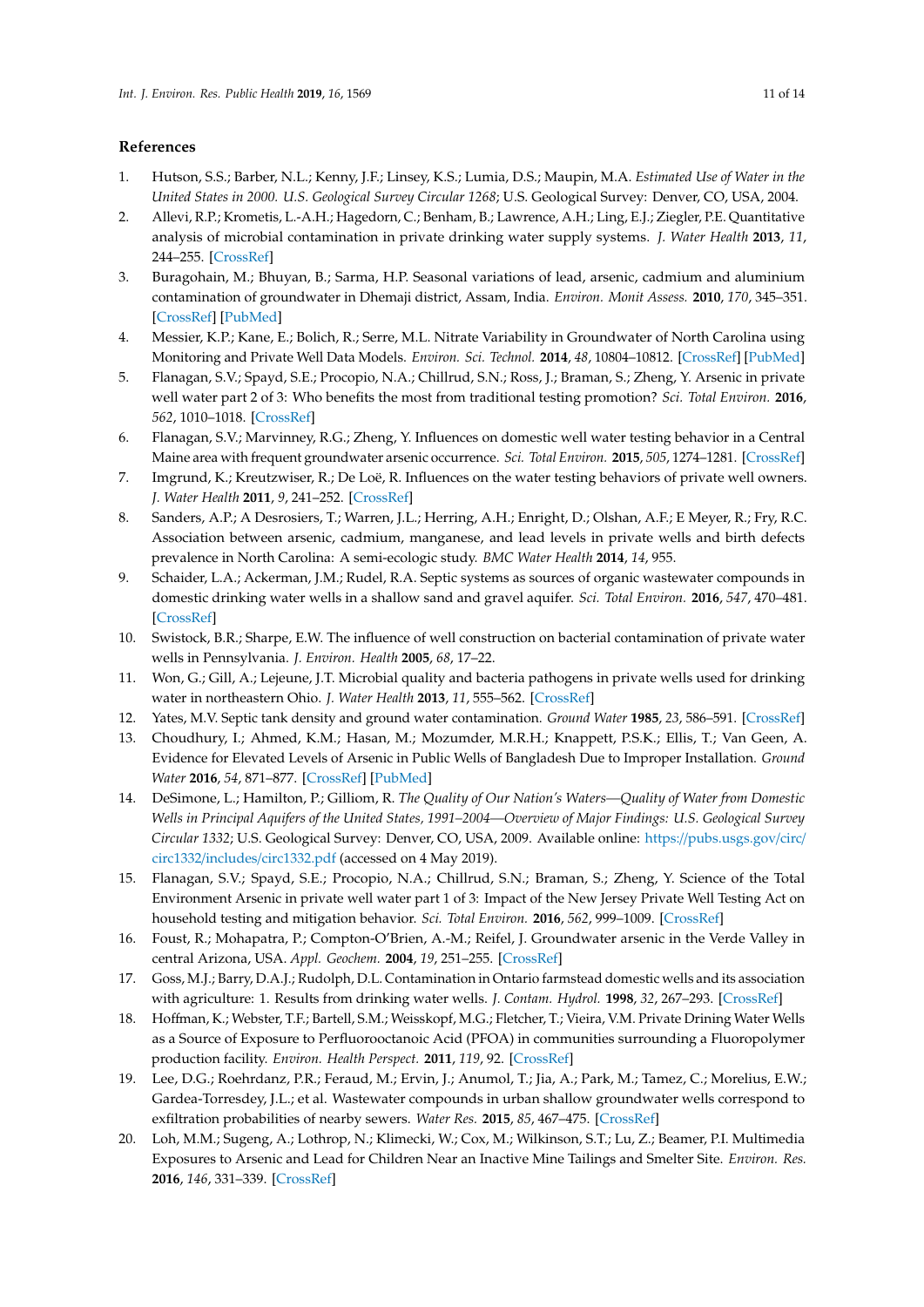- <span id="page-11-0"></span>21. Ingram, H.; White, D. International Boundary and Water Commission: An Institutional Mismatch for Resolving Transboundary Water Problems. *Nat. Resour. J.* **1993**, *33*, 153–175.
- <span id="page-11-19"></span>22. Lindstrom, A.B.; Strynar, M.J.; Delinsky, A.D.; Nakayama, S.F.; McMillan, L.; Libelo, E.L.; Neill, M.; Thomas, L. Application of WWTP Biosolids and Resulting Perfluorinated Compound Contamination of Surface and Well Water in Decatur, Alabama, USA. *Environ. Sci. Technol.* **2011**, *45*, 8015–8021. [\[CrossRef\]](http://dx.doi.org/10.1021/es1039425) [\[PubMed\]](http://www.ncbi.nlm.nih.gov/pubmed/21513287)
- <span id="page-11-18"></span>23. Knobeloch, L.; Ziarnik, M.; Howard, J.; Theis, B.; Farmer, D.; Anderson, H.; Proctor, M. Gastrointestinal Upsets Associated with Ingestion of Copper-Contaminated Water. *Environ. Health Perspect.* **1994**, *102*, 958–961. [\[PubMed\]](http://www.ncbi.nlm.nih.gov/pubmed/9738210)
- <span id="page-11-1"></span>24. Sanders, E.C.; Yuan, Y.; Pitchford, A. Fecal Coliform and E. coli Concentrations in Effluent-Dominated Streams of the Upper Santa Cruz Watershed. *Water* **2013**, *5*, 243–261. [\[CrossRef\]](http://dx.doi.org/10.3390/w5010243)
- <span id="page-11-2"></span>25. Boyle, T.P.; Fraleigh, H.D. Natural and anthropogenic factors affecting the structure of the benthic macroinvertebrate community in an effluent-dominated reach of the Santa Cruz River, AZ. *Ecol. Indic.* **2003**, *3*, 93–117. [\[CrossRef\]](http://dx.doi.org/10.1016/S1470-160X(03)00014-1)
- <span id="page-11-4"></span>26. Brooks, B.W.; Riley, T.M.; Taylor, R.D. Water Quality of Effluent-dominated Ecosystems: Ecotoxicological, Hydrological, and Management Considerations. *Hydrobiologia* **2006**, *556*, 365–379. [\[CrossRef\]](http://dx.doi.org/10.1007/s10750-004-0189-7)
- <span id="page-11-3"></span>27. Chen, B.; Nam, S.-N.; Westerhoff, P.K.; Krasner, S.W.; Amy, G. Fate of effluent organic matter and DBP precursors in an effluent-dominated river: A case study of wastewater impact on downstream water quality. *Water Res.* **2009**, *43*, 1755–1765. [\[CrossRef\]](http://dx.doi.org/10.1016/j.watres.2009.01.020)
- <span id="page-11-5"></span>28. Banks, D.; Karnachuk, O.V.; Parnachev, V.P.; Holden, W.; Frengstad, B. Groundwater Contamination from Rural Pit Latrines: Examples from Siberia and Kosova. *Water Environ. J.* **2002**, *16*, 147–152. [\[CrossRef\]](http://dx.doi.org/10.1111/j.1747-6593.2002.tb00386.x)
- 29. Foster, S.D.; Hirata, R.; Howard, K.W.F. Groundwater use in developing cities: Policy issues arising from current trends. *Hydrogeol. J.* **2011**, *19*, 271–274. [\[CrossRef\]](http://dx.doi.org/10.1007/s10040-010-0681-2)
- <span id="page-11-6"></span>30. McArthur, J.; Sikdar, P.; Hoque, M.; Ghosal, U.; Mc Arthur, J.; Hoque, M. Waste-water impacts on groundwater: Cl/Br ratios and implications for arsenic pollution of groundwater in the Bengal Basin and Red River Basin, Vietnam. *Sci. Total Environ.* **2012**, *437*, 390–402. [\[CrossRef\]](http://dx.doi.org/10.1016/j.scitotenv.2012.07.068)
- <span id="page-11-7"></span>31. Rodgers, P.; Soulsby, C.; Petry, J.; Malcolm, I.; Gibbins, C.; Dunn, S. Groundwater–surface-water interactions in a braided river: A tracer-based assessment. *Hydrol. Process.* **2004**, *18*, 1315–1332. [\[CrossRef\]](http://dx.doi.org/10.1002/hyp.1404)
- <span id="page-11-8"></span>32. Arizona Department of Water Resources (ADWR). *Arizona Water Atlas Vol 8 St Cruz Act Manag Area*; ADWR: Phoenix, AZ, USA, 2009; pp. 316–355.
- <span id="page-11-9"></span>33. Paul, S.; Mac Nish, R.; Maddock, T. *E*ffl*uent Recharge to the Upper Santa Cruz River Floodplain Aquifer, Santa Cruz County, Arizona*; U.S. Geological Survey: Reston, VA, USA, 1997.
- <span id="page-11-10"></span>34. United States Environmental Protection Agency (EPA). *Quick Guide to Drinking Water Sample Collection*; EPA: Washington, DC, USA, 2005; pp. 6–20.
- <span id="page-11-11"></span>35. Eckner, K.F. Comparison of Membrane Filtration and Multiple-Tube Fermentation by the Colilert and Enterolert Methods for Detection of Waterborne Coliform Bacteria, Escherichia coli, and Enterococci Used in Drinking and Bathing Water Quality Monitoring in Southern Sweden. *Appl. Environ. Microbiol.* **1998**, *64*, 3079–3083.
- <span id="page-11-12"></span>36. Hornung, R.W.; Reed, L.D. Estimation of Average Concentration in the Presence of Nondetectable Values. *Appl. Occup. Environ. Hyg.* **1990**, *5*, 46–51. [\[CrossRef\]](http://dx.doi.org/10.1080/1047322X.1990.10389587)
- <span id="page-11-13"></span>37. Harwood, V.J.; Levine, A.D.; Scott, T.M.; Chivukula, V.; Lukasik, J.; Farrah, S.R.; Rose, J.B. Validity of the Indicator Organism Paradigm for Pathogen Reduction in Reclaimed Water and Public Health Protection. *Appl. Environ. Microbiol.* **2005**, *71*, 3163–3170. [\[CrossRef\]](http://dx.doi.org/10.1128/AEM.71.6.3163-3170.2005) [\[PubMed\]](http://www.ncbi.nlm.nih.gov/pubmed/15933017)
- <span id="page-11-14"></span>38. United States Environmental Protection Agency (EPA). *Fact Sheet Pfoa & PFOS Drinking Water Health Advisories*; EPA: Washington, DC, USA, 2016; pp. 1–4.
- <span id="page-11-15"></span>39. Coes, A.; Gellenbeck, D.; Douglas, T.; Freark, M. *Ground-Water Quality in the Upper Santa Cruz Basin, Arizona*; U.S. Geological Survey: Reston, VA, USA, 1998.
- <span id="page-11-16"></span>40. Norman, L.M.; Caldeira, F.; Callegary, J.; Gray, F.; Rourke,M.K.O.; Meranza, V.; Van Rijn, S. Socio-Environmental Health Analysis in Nogales, Sonora, Mexico. *Water Qual. Expo. Health* **2012**, *4*, 79–91. [\[CrossRef\]](http://dx.doi.org/10.1007/s12403-012-0067-x)
- <span id="page-11-17"></span>41. O'Rourke, M.K.; Van De Water, P.K.; Jin, S.; Rogan, S.P.; Weiss, A.D.; Gordon, S.M.; Moschandreas, D.M.; Lebowitz, M.D. Evaluations of primary metals from NHEXAS Arizona: Distributions and preliminary exposures. *J. Expo. Sci. Environ. Epidemiol.* **1999**, *9*, 435–445. [\[CrossRef\]](http://dx.doi.org/10.1038/sj.jea.7500049)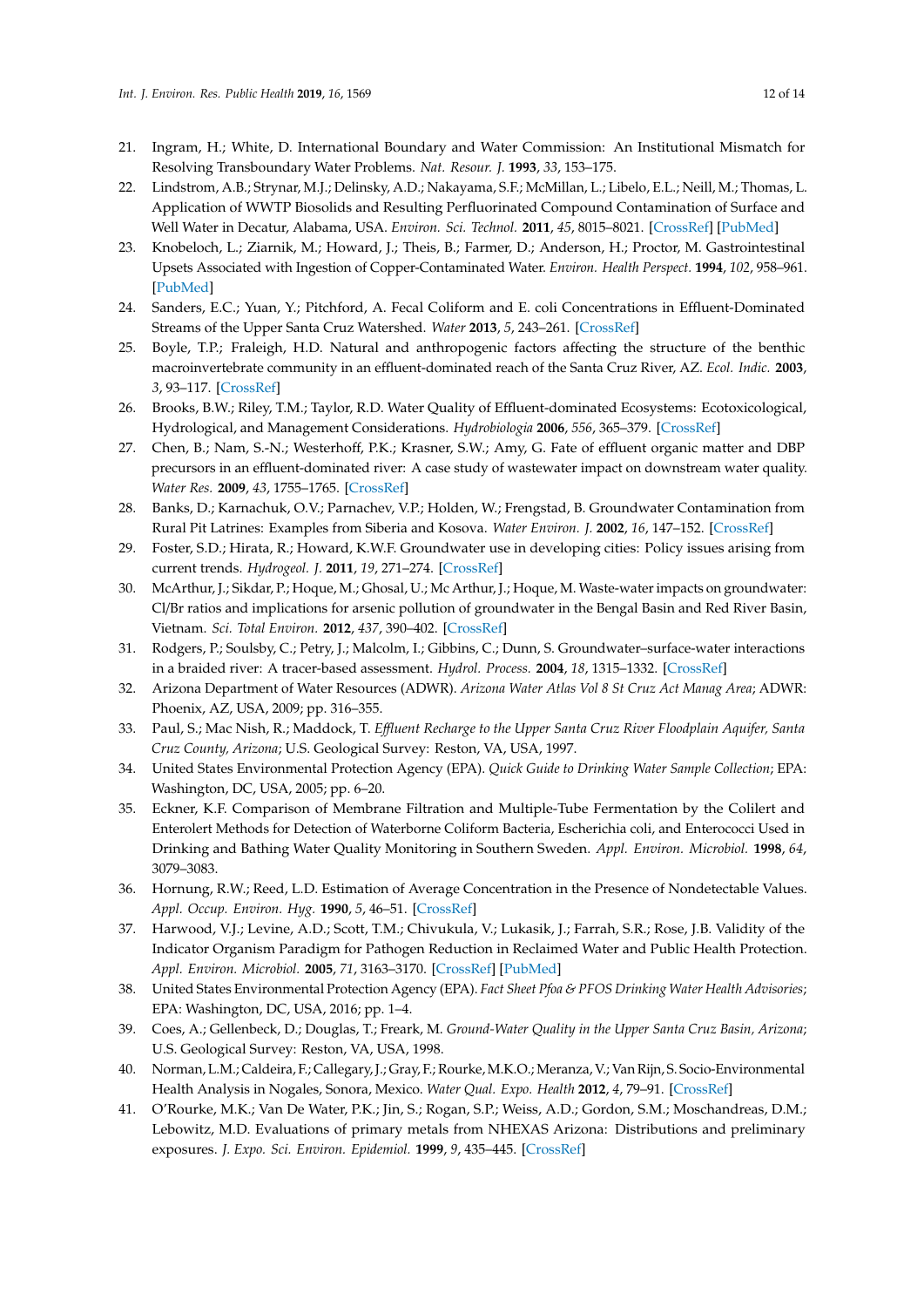- <span id="page-12-0"></span>42. Roberge, J.; O'Rourke, M.K.; Meza-Montenegro, M.M.; Gutierrez-Millan, L.E.; Burgess, J.L.; Harris, R.B. Binational Arsenic Exposure Survey: Methodology and Estimated Arsenic Intake from Drinking Water and Urinary Arsenic Concentrations. *Int. J. Environ. Water Health* **2012**, *9*, 1051–1067. [\[CrossRef\]](http://dx.doi.org/10.3390/ijerph9041051) [\[PubMed\]](http://www.ncbi.nlm.nih.gov/pubmed/22690182)
- <span id="page-12-1"></span>43. Callegary, J.; Paretti, N.; Gray, F.; Beisner, K.; Eddelman, K.; Papoulias, D. Linking Hydrology, Geology, Geography, Biology, and Social Science in the Upper Santa Cruz River Basin. Proceedings of Santa Cruz River Researchers' Day, Tucson, AZ, USA, 29 March 2011.
- <span id="page-12-2"></span>44. Wongsasuluk, P.; Chotpantarat, S.; Siriwong, W.; Robson, M. Heavy metal contamination and human health risk assessment in drinking water from shallow groundwater wells in an agricultural area in Ubon Ratchathani province, Thailand. *Environ. Geochem. Health* **2014**, *36*, 169–182. [\[CrossRef\]](http://dx.doi.org/10.1007/s10653-013-9537-8)
- <span id="page-12-3"></span>45. Cheng, Z.; Van Geen, A.; Seddique, A.A.; Ahmed, K.M. Limited Temporal Variability of Arsenic Concentrations in 20WellsMonitored for 3 Years in Araihazar, Bangladesh. *Environ. Sci. Technol.* **2005**, *39*, 4759–4766. [\[CrossRef\]](http://dx.doi.org/10.1021/es048065f) [\[PubMed\]](http://www.ncbi.nlm.nih.gov/pubmed/16053073)
- <span id="page-12-4"></span>46. Lothrop, N.; Wilkinson, S.T.; Verhougstraete, M.; Sugeng, A.; Loh, M.M.; Klimecki, W.; Beamer, P.I. Home Water Treatment Habits and Effectiveness in a Rural Arizona Community. *Water* **2015**, *7*, 1217–1231. [\[CrossRef\]](http://dx.doi.org/10.3390/w7031217) [\[PubMed\]](http://www.ncbi.nlm.nih.gov/pubmed/26120482)
- <span id="page-12-5"></span>47. Richards, R.P.; Baker, D.B.; Creamer, N.L.; Kramer, J.W.; Ewing, D.E.; Merryfield, B.J.; Wallrabenstein, L.K. Well Water Quality, Well Vulnerability, and Agricultural Contamination in the Midwestern United States. *J. Environ. Qual.* **1996**, *25*, 930. [\[CrossRef\]](http://dx.doi.org/10.2134/jeq1996.00472425002500040049x)
- <span id="page-12-6"></span>48. Murphy, E.A.; Dooley, J.; Windom, H.L.; Smith, R.G. Mercury species in potable ground water in southern New Jersey. *Water Air Soil Pollut.* **1993**, *78*, 61–72. [\[CrossRef\]](http://dx.doi.org/10.1007/BF00475668)
- <span id="page-12-7"></span>49. Hwang, H.-M.; Fiala, M.J.; Park, D.; Wade, T.L. Review of pollutants in urban road dust and stormwater runoff: Part 1. Heavy metals released from vehicles. *Int. J. Urban Sci.* **2016**, *20*, 1–27.
- <span id="page-12-8"></span>50. Knobeloch, L.; Salna, B.; Hogan, A.; Postle, J.; Anderson, H. Blue Babies and Nitrate-Contaminated Well Water. *Environ. Health Perspect.* **2000**, *108*, 675–678. [\[CrossRef\]](http://dx.doi.org/10.1289/ehp.00108675)
- <span id="page-12-9"></span>51. Chaffee, M.; Hill, R.; Sutley, S.; Watterson, J. Regional Geochemical Studies in the Patagonia Mountains, Santa Cruz County, Arizona. *J. Geochem. Explor.* **1981**, *14*, 135–153. [\[CrossRef\]](http://dx.doi.org/10.1016/0375-6742(81)90109-6)
- <span id="page-12-10"></span>52. Weiß, O.; Wiesmüller, G.A.; Bunte, A.; Göen, T.; Schmidt, C.K.; Wilhelm, M.; Hölzer, J. Perfluorinated compounds in the vicinity of a fire training area—Human biomonitoring among 10 persons drinking water from contaminated private wells in Cologne, Germany. *Int. J. Hyg. Environ. Health* **2012**, *215*, 212–215. [\[CrossRef\]](http://dx.doi.org/10.1016/j.ijheh.2011.08.016) [\[PubMed\]](http://www.ncbi.nlm.nih.gov/pubmed/22001330)
- <span id="page-12-11"></span>53. Landsteiner, A.; Huset, C.; Johnson, J.; Williams, A. Biomonitoring for perfluorochemicals in a Minnesota community with known drinking water contamination. *J. Environ. Health* **2014**, *77*, 14–19. [\[PubMed\]](http://www.ncbi.nlm.nih.gov/pubmed/25619022)
- 54. Minnesota Department of Health. Public Health Assessment: Perfluorochemical Contamination in Southern Washington County, Northern Dakota County, and Southwesterm Ramsey County, Minnesota. 2012. Available online: https://www.atsdr.cdc.gov/HAC/pha/3MWoodbury/[3MWoodburyFinalPHA01052012.pdf](https://www.atsdr.cdc.gov/HAC/pha/3MWoodbury/3MWoodburyFinalPHA01052012.pdf) (accessed on 4 May 2019).
- <span id="page-12-12"></span>55. Prevedouros, K.; Cousins, I.T.; Buck, R.C.; Korzeniowski, S.H. Critical Review Sources, Fate and Transport of Perfluorocarboxylates. *Environ. Sci. Technol.* **2006**, *40*, 32–44. [\[CrossRef\]](http://dx.doi.org/10.1021/es0512475) [\[PubMed\]](http://www.ncbi.nlm.nih.gov/pubmed/16433330)
- <span id="page-12-13"></span>56. Hu, X.C.; Andrews, D.Q.; Lindstrom, A.B.; Bruton, T.A.; Schaider, L.A.; Grandjean, P. Detection of Poly- and Perfluoroalkyl Substances (PFASs) in U.S. Drinking Water Linked to Industrial Sites, Military Fire Training Areas, and Wastewater Treatment Plants. *Environ. Sci. Technol. Lett.* **2016**, *3*, 344–350. [\[CrossRef\]](http://dx.doi.org/10.1021/acs.estlett.6b00260)
- <span id="page-12-14"></span>57. Houtz, E.F.; Sedlak, D.L. Oxidative Conversion as a Means of Detecting Precursors to Perfluoroalkyl Acids in Urban Runoff. *Environ. Sci. Technol.* **2012**, *46*, 9342–9349. [\[CrossRef\]](http://dx.doi.org/10.1021/es302274g)
- <span id="page-12-15"></span>58. Boulanger, B.; Vargo, J.D.; Schnoor, J.L.; Hornbuckle, K.C. Evaluation of Perfluorooctane Surfactants in a Wastewater Treatment System and in a Commercial Surface Protection Product. *Environ. Sci. Technol.* **2005**, *39*, 5524–5530. [\[CrossRef\]](http://dx.doi.org/10.1021/es050213u) [\[PubMed\]](http://www.ncbi.nlm.nih.gov/pubmed/16124283)
- 59. Larkin, J.L.; Wester, J.C.; Cottrell, W.O.; DeVivo, M.T. Assessment of effluent contaminants from three facilities discharging Marcellus shale wastewater to surface water. *Environ. Sci. Technol.* **2013**, *47*, 3472–3481. [\[CrossRef\]](http://dx.doi.org/10.1021/es301411q)
- <span id="page-12-16"></span>60. Pistocchi, A.; Loos, R. A Map of European Emissions and Concentrations of PFOS and PFOA. *Environ. Sci. Technol.* **2009**, *43*, 9237–9244. [\[CrossRef\]](http://dx.doi.org/10.1021/es901246d)
- <span id="page-12-17"></span>61. Takagi, S.; Adachi, F.; Miyano, K.; Koizumi, Y.; Tanaka, H.; Mimura, M.; Watanabe, I.; Tanabe, S.; Kannan, K. Perfluorooctanesulfonate and perfluorooctanoate in raw and treated tap water from Osaka, Japan. *Chemosphere* **2008**, *72*, 1409–1412. [\[CrossRef\]](http://dx.doi.org/10.1016/j.chemosphere.2008.05.034)